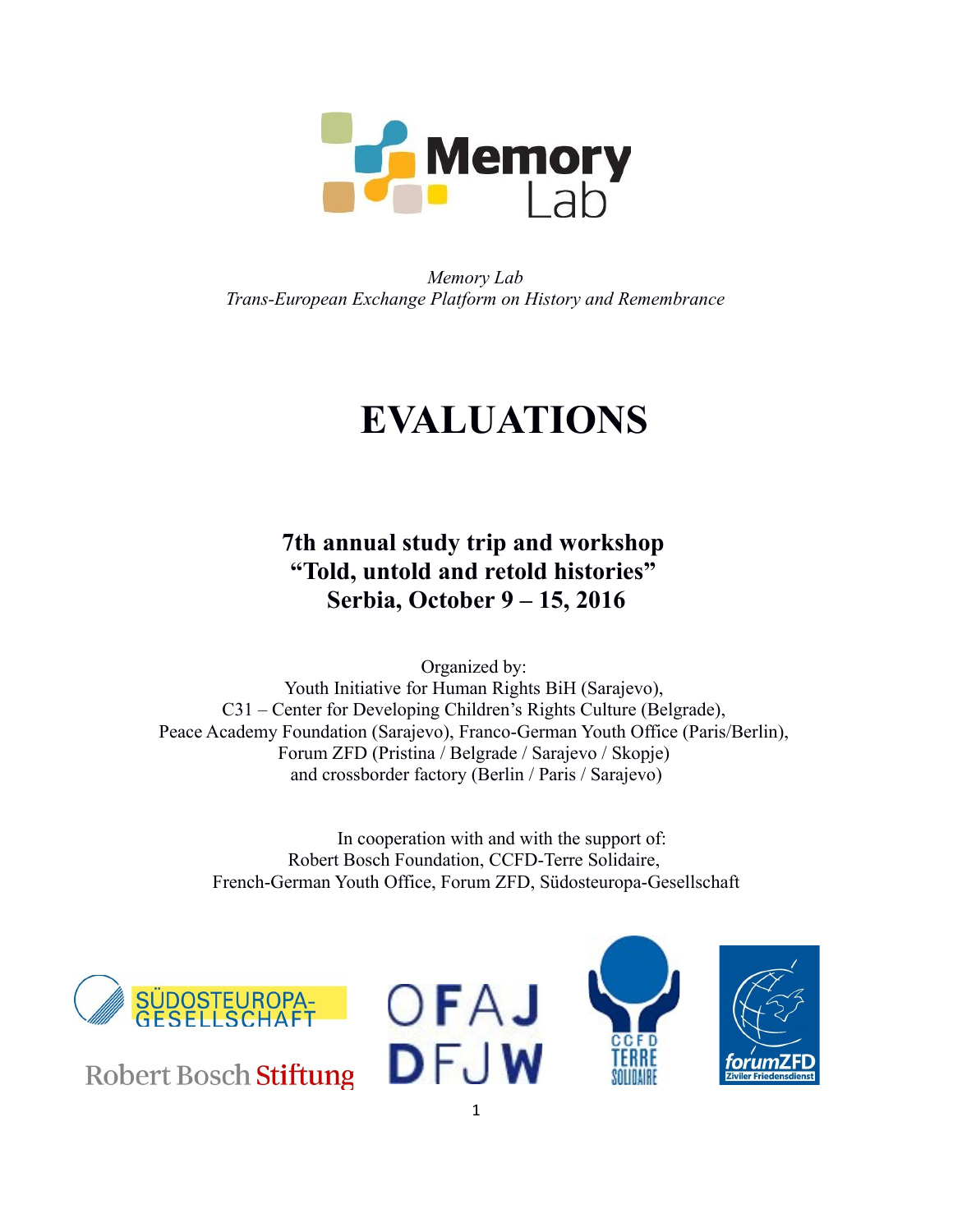

*7th international workshop and study trip, 9-15 October 2016: Serbia*

## **Evaluation sheets: Answers of the participants**

| 2. Please chose two moments/ places/ encounters/ sentences from this week which will           |  |
|------------------------------------------------------------------------------------------------|--|
|                                                                                                |  |
| 3. Concerning the topic "Told, untold, retold histories", to what extent did this week provide |  |
|                                                                                                |  |
| 4. Suggestions for the future (concerning the annual workshop/study trip and/or Memory         |  |
|                                                                                                |  |

*Note: The answers 1 – 21 haven been written in English, the answers 22 to 37 have been translated from Bosnian / Croatian / Serbian.*

#### **Question 1. Your general opinion about this study trip/workshop**

1. I very much enjoyed the study trip. Excellent program and organization. Also, a fantastic group of people with whom I felt like in one group. - Perhaps it would have been possible to have all three walks – Belgrade offers tremendous opportunities to engage with WW2, socialism and 1990s, and it would have been better perhaps to have the opportunity to take all three walks in Belgrade and shorten/ make parallel trips in Novi Sad and Kragujevac (the weapon museum for instance in parallel with something else).

2. Excellent program and balanced content concerning the different historical phases of contemporary Serbia. In some point the program could seem a bit dense but it is understandable that there are many places to visit and topics to address.

3. The study trip was a great experience, once again. Very diverse places were visited and it gave us the opportunity to have very interesting conversations during the informal moments as well as during the working sessions. Everybody seemed to me very enjoyed and participating deeply. The atmosphere within the group was this year particularly nice. No divided groups. People were mixing from one dinner to the other and I personally had the chance to have long discussions with many different people.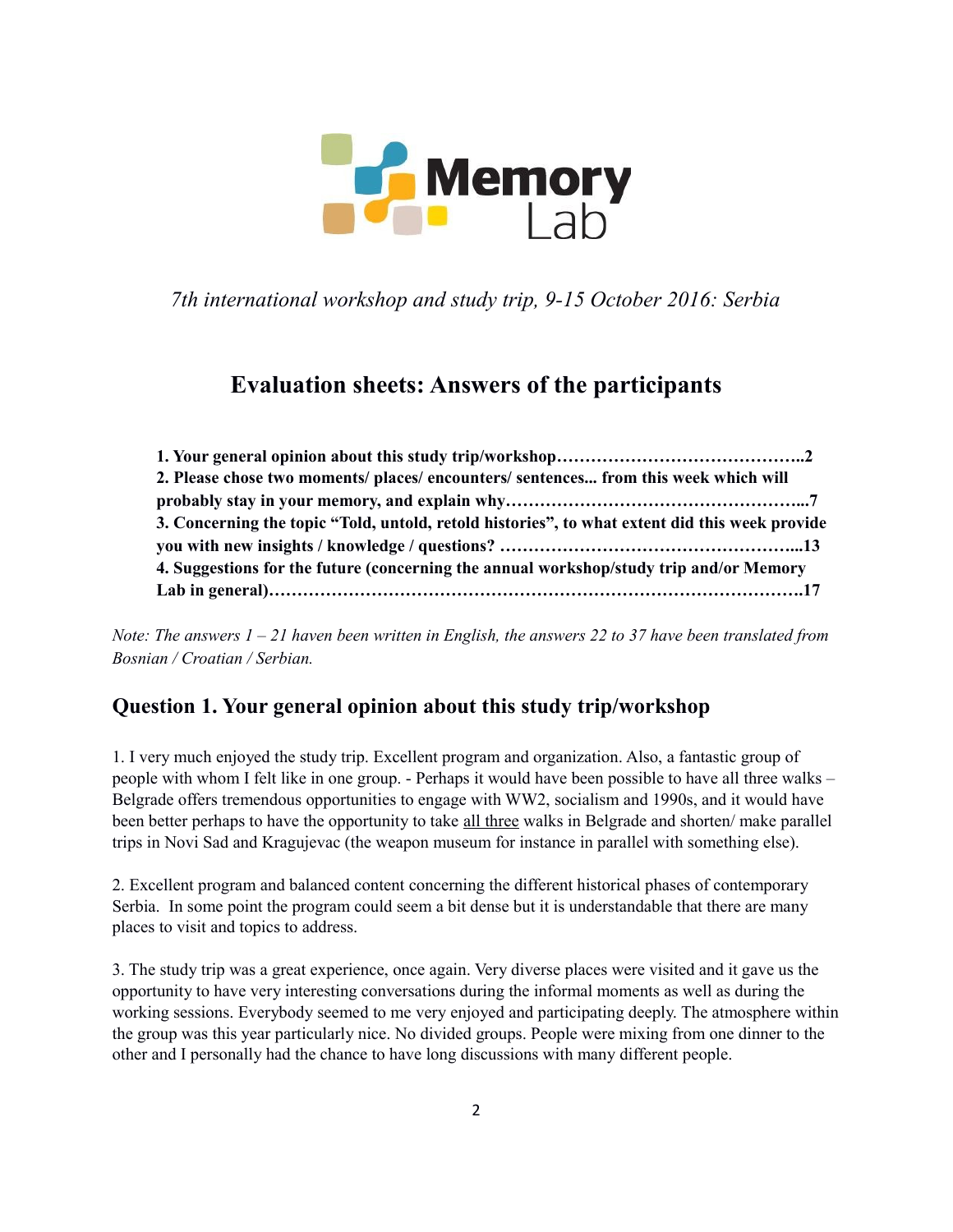4. This week in Serbia has been really interesting for me. The visits and conferences were nicely chosen but I missed a general overview of the past and current situation in the country which made it difficult for me to follow sometime. It has been also sometimes very emotional for the participants from the area and I felt a bit uncomfortable on a few occasions. I felt that for the first time in Memory Lab meeting, at least so strongly.

5. The group and atmosphere was much more constructive than last year- but do we create sufficient (safe) space and time for controversial discussions?

6. As usually the workshop/ study trip has fulfilled all my expectations. Very well organized and executed, places well picked and group exercises well done. Meeting people and connecting I found again very useful for both myself, but also the Memory Lab as a whole. Although it is organized for the  $7<sup>th</sup>$  year in a row, it didn't lose its purpose.

7. Good organization (traveling, hotel, food, translation, etc.), everything was very smooth and moved well. I felt comfortable with this the whole time. - I would have wished for one get-to-know-each-other in the big group. Hearing and seeing every name and place would have been helpful. My city walk on the first evening was not good. Nearly no information, not much knowledge about monuments and stuff. The other groups seemed to have had more luck with their guide. - Reflection with 40 people is not my thing… - In general I am very happy, lot of new ideas, contacts, information.

8. + : This edition was (as usual) a success: smooth organization, amazing staff team, enriching and rich program, new encounters, good balance and spread between visits and feedback sessions. - : A more basic introduction to the history of the country would have been nice, but I learned that it was intended but didn't really work out as planned so.

9. This study trip was generally very well organized to detail. It was intensive and filled with informative and new insights about the history of Serbia in relation to that of other countries. However, I feel that some parts of the trip were too concentrated on the narrative provided by officials connected to state institutions. I wish we could have heard a lot more form alternative/ non-mainstream sources, such as young people, journalists, etc. - My suggestion is to give the group some more time to explore the cities we visit by themselves and walk to random citizens on the streets. That is how you get a better feeling of what is really going on.

10. Well organized mixture of discussions/ exchanges and trips/ visits/ new insights. New members/ participants from Spain/ Romania/ Macedonia are very welcome.

11. Worth taking part in! Interesting participants! It's really good prepared but it could be also useful to provide some overall information about the historical facts and context – I think the organizers tried to do/ prepare this within the first three lectures of the 'historians' but I missed a professional access to this topic e.g. to divide in historical facts – a multiperspective approach (different ways the 'hi/story' is told by different groups/ communities) and personal/ involved views on history. I thought the Lab is more working about 'how to deal/present/teach history' and how history is already used/misused etc.' – actually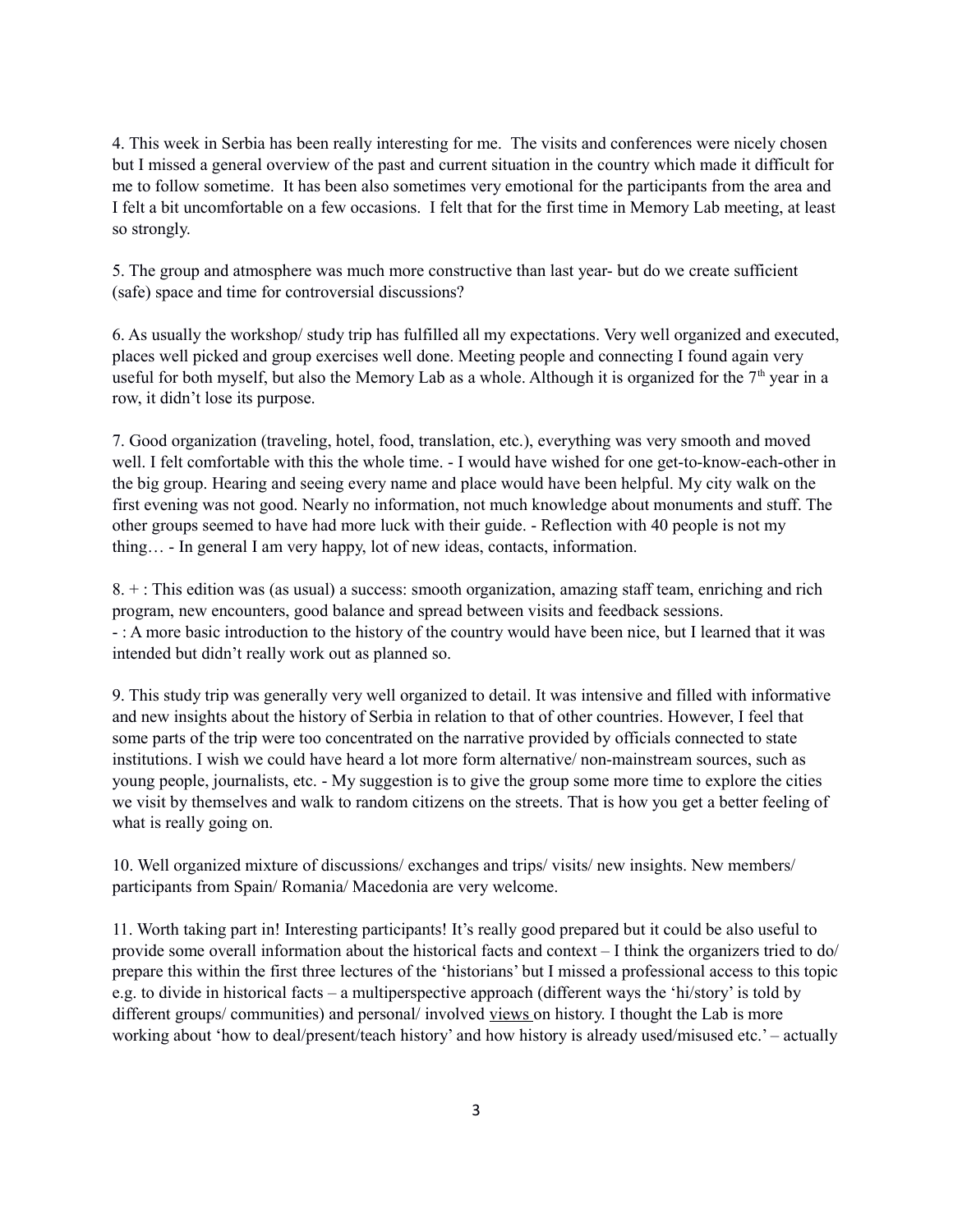most of the time I had the feeling that lot of the people were discussing the past and not how we are dealing with the past. Perhaps this will be easier in Spain… I missed kind of meta-discussion some times.

12. A) For participants not familiar with the (post) Yugoslav context there could have been provided more basic information to be able to follow better the trips/discussions/presentations. B) Some remarks raise tension. My question is how to deal with it. What normally happens is that groups of same minded are built and the core of tension is being discussed in groups. Maybe irritations that are linked with our topic should be integrated in the learning process, instead of being classified as an incident or an excess.

13. These last five days were very interesting. It was very good that these three periods of the past in Serbia were chosen and connected with the concepts of told, untold and retold histories. Memory Lab is a great opportunity to discuss interesting places and meet very interesting people who deal with memory work in different regions. I enjoyed the exchange with other participants and to learn from their experiences.

14. Great group, fantastic new people with different perspectives. Well thought through program, but missing short profiles of participating people (around 40)people - hard and stressful to talk with all of them in 5 days – better to have basic info already on paper as starting point). No mention of Kosovo – Serbian relations – only one participant from Kosovo  $\rightarrow$  should have been discussed

15. Excellent organization, extremely useful paradigm, eye-opening encounters, discussions and visits, great atmosphere within the group. THANK YOU!

16. My general point of view is correct because it's really interesting to try to confront different points of view but it seems, in my opinion, it stay confused at the end because there's no enough history and too much activism. It's also interesting to travel and visit different sites of history and memory but the diversity of the sites is (sometimes) a problem for learning more on this event or another one. To finish, it's really a great experience to connect projects and methods to work in an European perception.

17. Well-structured and carefully made program was characteristic of Memory Lab 7. Refreshing addition were the new participants, who were well selected and it would be good to have some of them in following years. The local organizer, particularly Masa A., did a great job- as an organizer but also as a contributor to the program/ knowledge.

18. The program was rich and well balanced between lectures, visits, workshops and informal conversations. The venue (hotel) is well situated downtown, the rooms comfortable, the meals good and the meeting room (working room) very convenient and nice. Top translator as usual. The choices of visit were done in a proper way which allowed us to reflect on different topics and to compare with what is done in different countries. The organisation team has created an open space within the program, including good mood, warm atmosphere, and mutual respect. New participants from other /different horizons has also created a new warm atmosphere and enriched the inputs.

19. This study trip offered a very interesting program with a variety of topics allowing participants like me to know really more about the history of former Yugoslavia and the way particular aspects of this history were exposed, hidden or transformed in their presentation to new generations. It has been very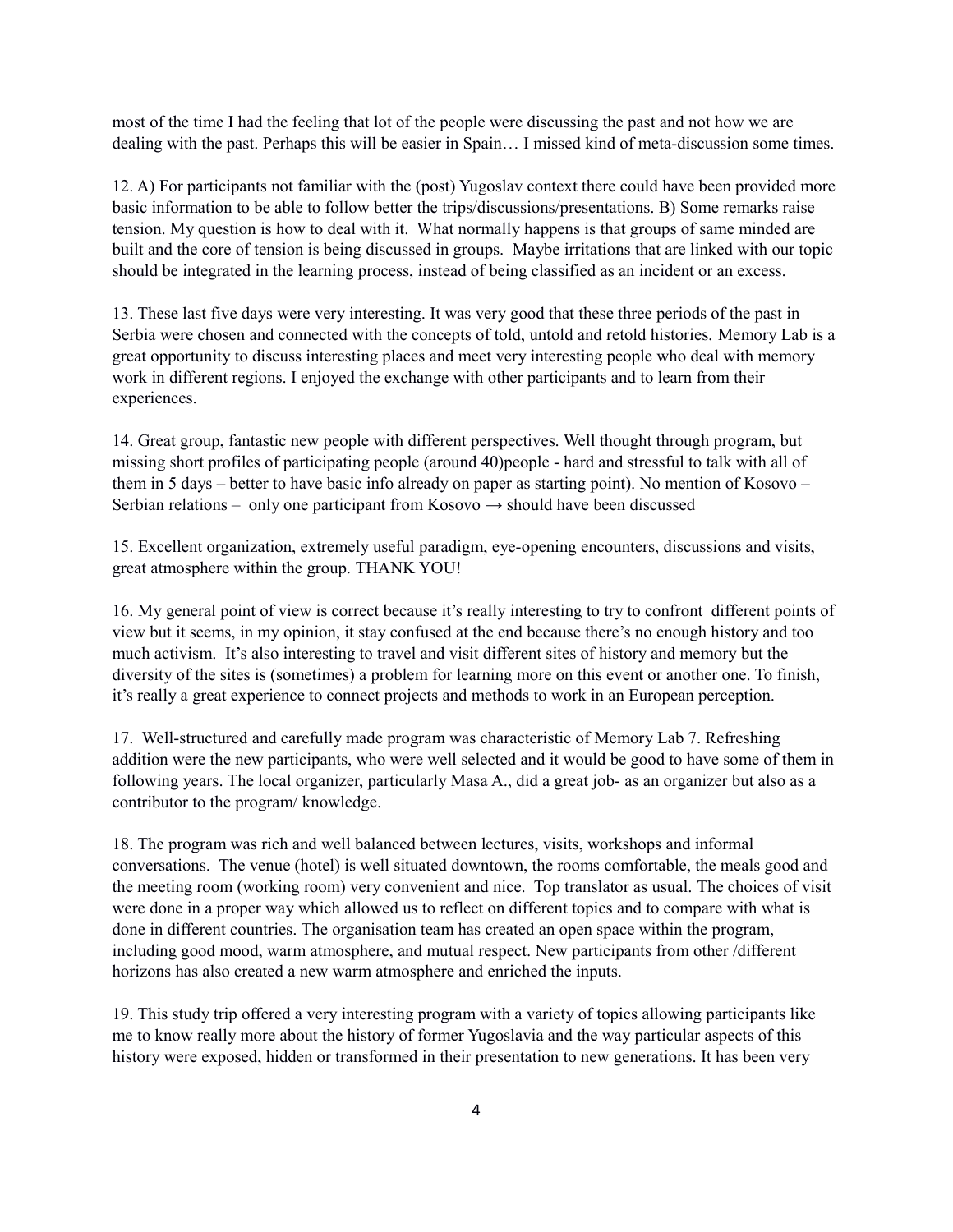important to me to consider the impact of politics, interests, propaganda, emotions and legitimate points of view, on the contemporary description of terrible processes which leaded to mass massacres, genocide and manipulations of History. I also could better perceive how these told, retold and untold stories are related to a variety of different or divergent feelings, perceptions and statements according to the persons who went through these very sensitive considerations, experiences, cultural and national background. The prospective addressed both historical periods, the Second World War and recent conflicts in the Former Yugoslavia. The study tour has reinforced my thoughts and scientific and educational professional expertise. - The seminar program was very rich and very well organized and accompanied. Opportunities as diverse meetings, site visits, museum and scientific accompaniments have clarified many points of a very complex story in the Balkans. The numerous exchanges between people as different about such complex and sensitive issues were very well supervised and regulated. I consider this seminar was very useful for the acquisition of knowledge, the deepening of my personal and professional reflection, consolidating my professional practice, educational and scientific knowledge and competence in a Memorial site (as Foundation Camp des Milles in Provence) and creating links with great representatives of an effective network. This program will generate actions and partnerships for the Foundation of the Camp des Milles and for the participants of the Platform Memory Lab.

20. I think this study trip/workshop really provided a very good space to get insights and food for thought about current memorialization processes in Serbia, concerning the Second World War, Socialist Yugoslavia and the 1990s, thanks to the choice of the visited places, also because we could hear more official perspectives and also perspective from the civil society. Besides that I think there was a very good group atmosphere and dynamics, and also the fact that the topic of joint activities was tackled from day one helped to have productive working groups the last day.

21. I was very glad to be part of this transnational exchange. The program was very rich and dense. Despite the large number of participants, discussions were generally well moderated and the quality of contributions constructive and high in quality. Logistics seemed demanding but were well taken care of by organizers.

22. Since this was my first time to participate in Memory Lab, I did not know what to expect , but I have to say that I am very pleasantly surprised with the extent of dialogue, analysis, and polemics. This socializing- scientific approach is something that I really may point out as positive.

23. Since it was my first time to participate in Memory Lab, it is difficult to me to compare or provide some in-depth insights and opinions. General impression is that the workshop was very successful in terms of gathering individuals of different, but still very relevant backgrounds, which ensured an excellent exchange and discussion within the group. Moreover, the program concept enabled us to hear and see different perspectives, which I believe is extremely important.

24. Generally speaking, I got what I expected. Not only some new insights and information (and contacts) but also a space for my own reflection in area of memorialisation policy in Serbia. I appreciate informality of the whole initiative, as it avoids "NGO-isation" of the entire concept. What I did not like, or where my expectations were not met, were the group discussions. Frequently we were running around general issues, occasionally it seemed to me there was a lack of understanding of some basic concepts, insufficient level of familiarity with the context on the side of international participants…. Occasionally it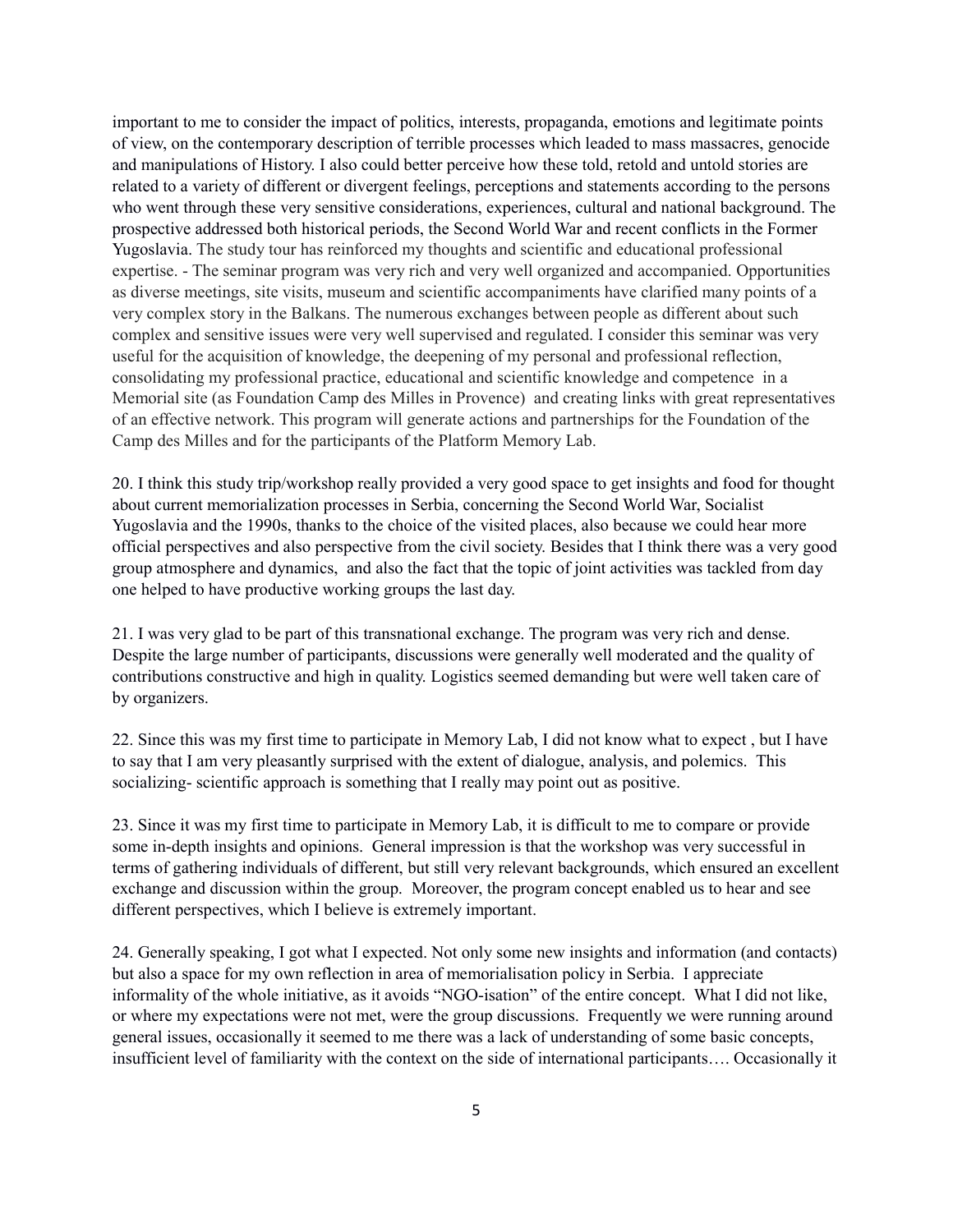was tiresome, but OK, these were also processes that we learned from. I liked a lot the possibility given at the end to speak about some group, joint work and I believe it will be the most exciting part of the Memory Lab.

25. Complex, inspiring, sometimes frustrating. Good focus, selection of topics, program. Atmosphere within the group was mostly open and supporting.

26. As Tamara wrote on her Facebook-profile: "Memory Lab is a time which combines work and love", and this annual study trip has in that sense met my expectations, from organisational point of view, to the program and participants.

27. I think it was well organised, well set framework for all five days. Presentations, study tours, workshops, etc. were well balanced. I congratulate you for successful Memory Lab this year.

28. This annual study trip I deem very useful, purposeful, significant and inspiring. I also believe that the study trip involved many significant visits and contents, but unfortunately some of them were not paid duly attention.

29. I am satisfied with an overall concept of the Memory Lab. Dynamics of workshops and presentations enables participants to gain new experiences, insights and provides possibility to visit different places.

30. The program was interesting, layered, inspiring. It would be better if narratives on the Balkan wars in 1912 and 1913, and the WWI were included as Serbia had it specifics. The way it was organised it was narrative about Yugoslavia, i.e. untold narrative about Yugoslavia or re-told narrative about Yugoslavia. There are two main processes in Serbia 1) rebuilding of national state, 2) distancing from communism. Those processes were sufficiently pointed out and visible in this workshop.

31. Well organised (technically), not always enough time for discussions at deeper and more serious level. Interesting selection of interlocutors. Pleasant and high-quality interlocutors in the group. Good informal discussions as well.

32. The study trip/workshop, was well organised, very intensive group and very intensive emotions, and very pleasant atmosphere amongst the participants outside the official part of program.

33. Memory Lab gathers people from different areas, and in that way it ensures that different perspectives are reassessed at all times. Enthusiasm of this group of people for meeting at different locations, learning and creating networks of knowledge in area of memorialisation is inspiring. In addition, Memory Lab is an excellent opportunity for meeting of interesting people and creation of joint projects for the future.

34. The study trip/workshop in Serbia, I am sure, has truly offered a great amount of information on ways of memorialisation of World War Two, socialist heritage in general, i.e. how it is talked about or not talked about the war in nineties from the perspective of NGO sector, but also from the perspective of the government institutions. In my opinion, a direct confrontation of arguments of these two "blocks" was missing; their "fighting" strategy in area of memorialisation policy ; meaning more dialogue and less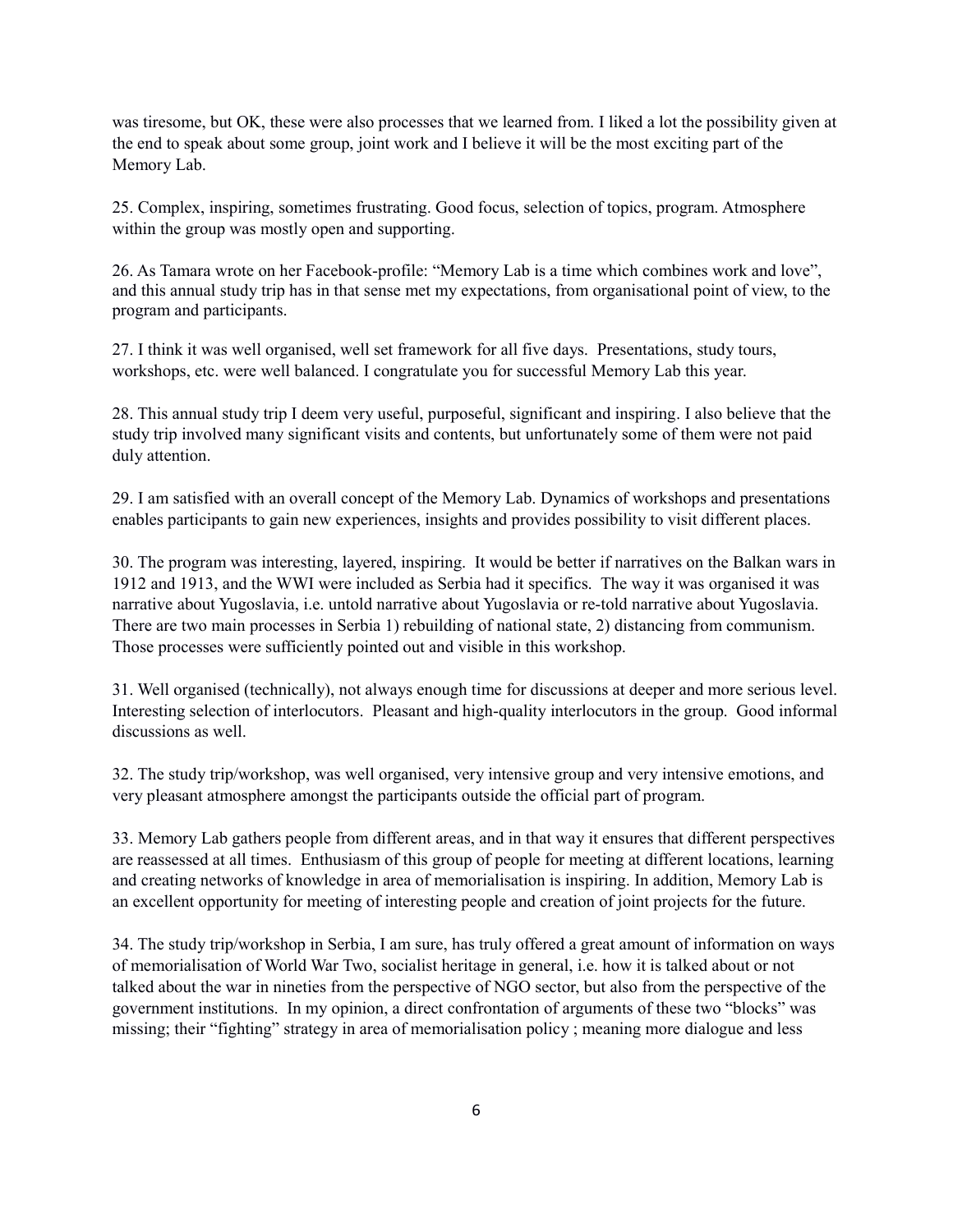"horizontal" presentations – visiting of museums included, which represents my suggestion for the future Memory Lab workshops and answer to question number 4) at the same time

35. Before coming to Memory Lab I did not have any special expectations. The program itself seemed excellent in a context of memorialisation culture of Serbia. However, organisation itself, presentations, different details and presentation of memorialisation culture were excellent. Many new insights, much better told narratives that I already knew, and for me personally the most important questions I found inside of me.

36. The study tour was very well organised, with lot of contents, high quality lecturers and guides.

37. I believe it was interesting and well organised, although my perspective this year was more perspective of organiser than participant. - I liked a new energy in the group, brought by the new people. I believe that the selection of participants was well performed, and that resulted in good exchange, critical thinking, without attacking, judging, etc. In terms of organisations/logistics, I haven't noticed major shortcomings, and I believe that organisation team deserves a great praise for that. In terms of programme, I believe it was good, and that good quality and diverse programme was offered. To me, the weakest point of the programme were introductory presentations, with exceptions of Orli F. who fulfilled expectations. Olga and Jelena's presentations were too general, and it seems to me that we did not get much from them.

#### **Question 2: Please chose two moments/ places/ encounters/ sentences... from this week which will probably stay in your memory, and explain why**

1. a) The 1990s-tour in Belgrade, in terms of discussion of personal experiences with events (protests, everyday life, perspectives on the utility/ just character of NATO bombing). b) Memorial Park Museum Kragujevac: seeing a site I had read about added extra levels of understanding, emotions, and questions (eg. messages in the guest books comparing events of 1990s triggered delicate almost competitive memories).

2. Tito's Mausoleum and the building of the former Executive Council of Yugoslavia – this visit brought me to a past where apparently peace and brotherhood were in the founding bricks of the country before the war came. Also, the bombed TV building, an image that I remember from the news in 1999.

3. If I have to choose I think that Batajnica is one of the strongest moments/ places for me. Because it's a non-memorial place where nothing is visible and because we got very strong/ clear explanations from Jasmina and Alma. - The other place is the Palace of Serbia: it raised a lot of questions concerning our constant interrogation: What do we want this building to reflect? The shape of it changed because it reflected Yugoslavia unity and how it is still used, but it reflects Serbia's rewriting of history/ erasing of the past. In this context the informal contributions of our group were particular enlightening. But there are many informal moments I will also remember because of the quality and sincerity of the discussions.

4. I will remember the visit to Batajnica suburb area. I cannot really explain why, but I thought it was quite a moving moment, and it was a place to see maybe because it is in a middle of where people live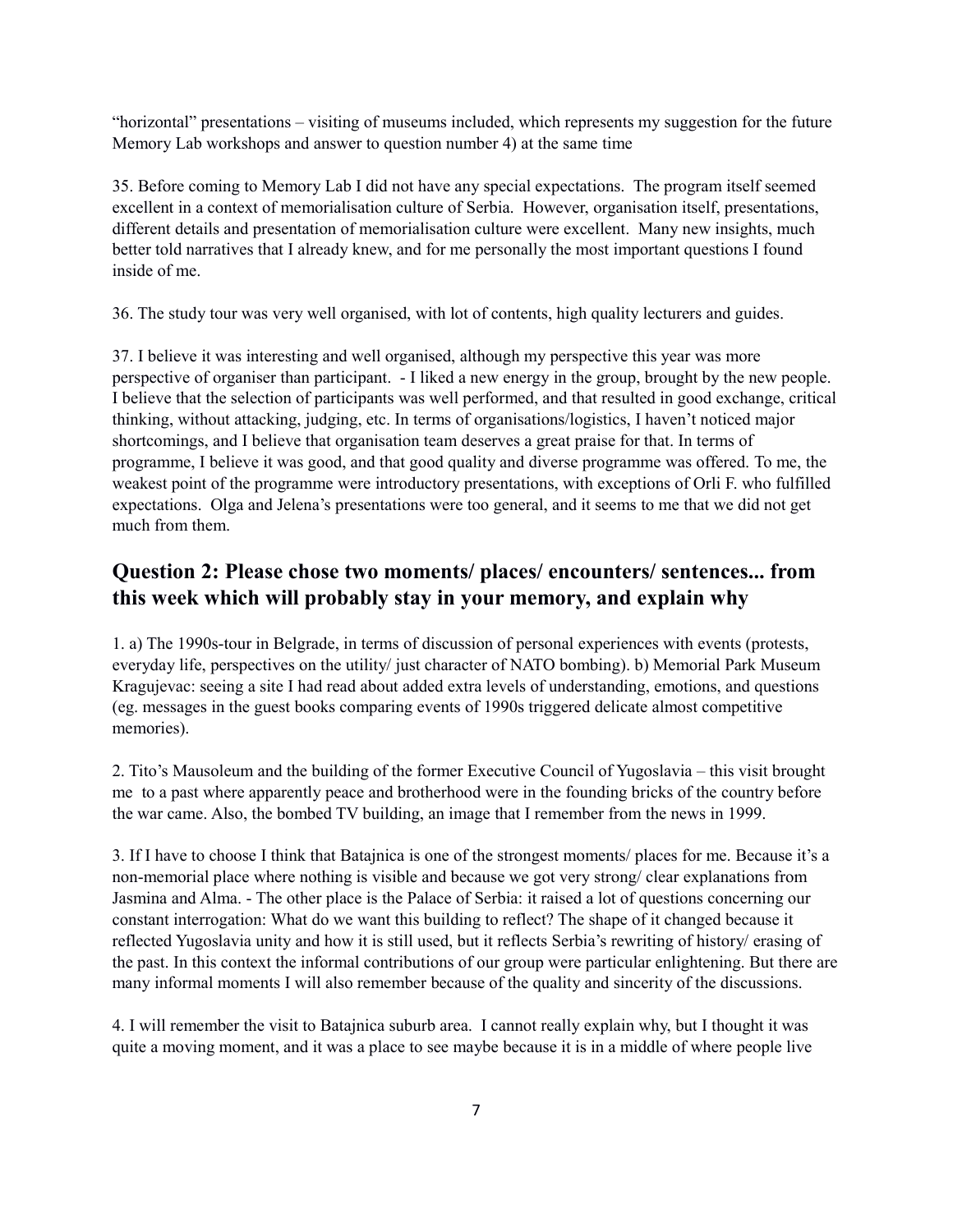and work and without explanation, it goes unnoticed. I will also remember the meeting in CK 13 in Novi Sad because I really liked the place and the atmosphere. The people we met there were also really interesting and dedicated. A good memory.

5. Presentation of C31: because it was a very good presentation, because the program and approach are intriguing, because it fitted to the place we visited, because it is a member of Memory Lab.

6. One moment is connected to the visit of the building of the former Executive Council of Yugoslavia. Although I expected a lot of that visit and was informed on how well the place is designed, it nevertheless surpassed all my expectations. Although I am not a big fan of ceremonial buildings and spending a lot of money on demonstrating state power I felt a bit 'guilty' for being so privileged to have seen the building and all its richness. My parents and grandparents who have partially financed the construction of that building and lived the idea of that very Yugoslavia, have never had the opportunity to see it. I felt how powerful the SFRY was in the symbolic sense. - The second most remembered moment is Svabo's observation of the visit to the 'House of Flowers'. He remembered how he went to the place in the 1980s, and the place had the atmosphere of entering a holy place, a temple of o God Tito. And now he has observed how it became just a regular museum where you can casually come to and behave as you want. This is an interesting example how the context completely changes what you think of the place and how you 'feel' it.

7. Conflicts about (national) identity on the Balkans. On several occasions there were arguments about the fact, which everybody from BSC seemed to know, what a Serb etc. is and it got quite aggressive, when I or other people tried to criticize this idea of ethnicity. I will have to reflect my point of view on that and hopefully the others will do the same as well. - The temporary museum of Tito/ Yugoslav history. Gives me a lot to think about narrating history through objects and exhibitions.

8. "We don't have to worry about the future for it is bright. We need to worry about the past because it is constantly changing."  $\rightarrow$  Very powerful and frightening and definitely something I will keep in mind in my professional as well as personal life. - The museum of Yugoslav history: it has all the potential for being a typical historical museum: specific periods in specific region, big collection, space, great location, scientific research available, and people interested and still it is not really living up to expectations, not fulfilling potential.

9. One sentence that will stay on my mind is : "One Sumarice is enough for the world." This is such a powerful sentence that reminds us all of the horrors of wars and the need to perform dealing with the past properly and adequately in order to prevent perpetrating of hatred for the 'other'. - Also, I was struck by the overtaking of the memorial spaces by orthodox churches.

10. – Visit to the Museum of Yugoslav History. - The story of the memorial to the victims of wars in the 1990s. - The newly erected churches in Kragujevac memorial park, in Batajnica and in Sremski Front Museum.

11. The meals and the free time -> to have some time and space to get together and talk to each other was great! To discuss views on topics, how someone dealt with it and to exchange ideas etc. - The long way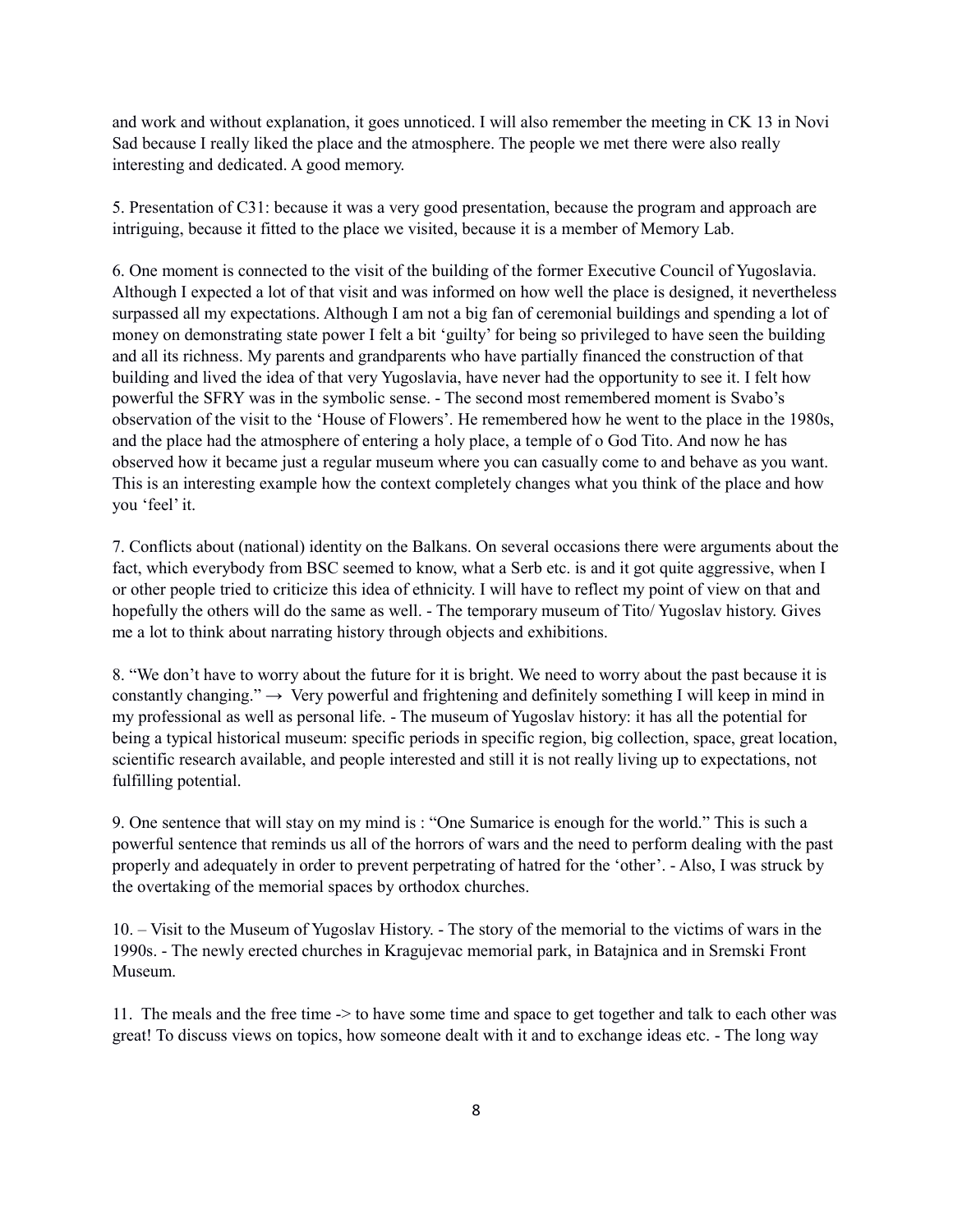the Balkan has to take to –kind of- overcome nationalism. To focus on human rights and individuals and not on labels like ethnicity or from which nation somebody comes from.

12. a) conversations with Christian Melka from the Les Milles Memorial near Marseille  $\rightarrow$  focusing the processes of exclusion etc. which lead to mass crimes resonates deeply with me. b) Maša Avramović and her team → the unspectacular and usual NGO way of dealing with the past. Maša as person, professional, activist is a huge discovery! She is great!

13. The place which will stay especially in my memory along all the others was the Memorial Park in Kragujevac. I realized for myself that I like this concept of a memorial park. The visitor can walk around, enjoy the nature and has the opportunity to see these very abstract and beautiful monuments in a not forced way. Every visitor is free to ask questions to the place and to find an own approach to dealing with the past. - Furthermore, I am still thinking about the discussion about ethnicity, citizenship and nationality in Novi Sad. The reactions of some people concerning this were very emotional and rough. Even for myself these topics regarding the Balkans are not so easy to understand. I can imagine that this is very emotional issue but we cannot learn more about it if no one explains in a calm and reasonable voice.

14. Topic in introductory session (dancing tables): "your link to Serbia" → triggered many interesting reactions. - Two participants from Serbia, one: " I will tell you why I am disconnected from Serbia", another: "I worked on myself to be a Serb"  $\rightarrow$  troubled identities. - "You can find all kinds of historians" confirming all kind of truth in this country": O. Manojlović-Pintar → she didn't or couldn't provide us with an overview of contemporary history of Serbia, instead she spoke about Yugoslavia.

15. a) "We don't need to worry about our future, for its bright; we need to worry about our past for it changes all the time.": Very striking way of warning against presentism which I will quote very regularly. b) The letters of the victims of the raids in Kragujevac moved me very deeply as a human being. This proves once again that the way of presenting a historical event determines if it stays with people or not.

16. Memorial Park and museum of Kragujevac because I really did not know this history (just on surface) of occupation and repression and I didn't really observe this form of memorialisation before. - Told, untold, and retold histories on WWII with Milovan Pissari because I think that I knew this history before coming, but it was really a moment to fix this history and to have a best reflection. - So, those 2 moments as discovery for the first and deepening for the second.

17. Kragujevac visit as it was the first visit to the town and memorial. I had a previous knowledge/ memory (as one of the historical events we learnt about) and expectations. So I saw 'the' place. But also witnessed the new trends, present in the region elsewhere too, of revisionism and reinterpretations of history. For me it was for the first time to see them in museological presentations. - "All victims stories" should be presented in ML", was a sentence that was said during the group discussions and which strikes me for two reasons: How to find the right approach and construct a dialogue with the representatives of the victims and their right on the truth? And secondly, understanding that we still have to approach the memory issues from the perspective of balancing the number of victims from all sides.

18. I must say that Thursday  $13<sup>th</sup>$  has been for me very rich in inputs, impressions, reflections and feelings. a) The visit of Kragujevac Memorial Park (either by bus or by foot)  $\rightarrow$  the place is so huge, the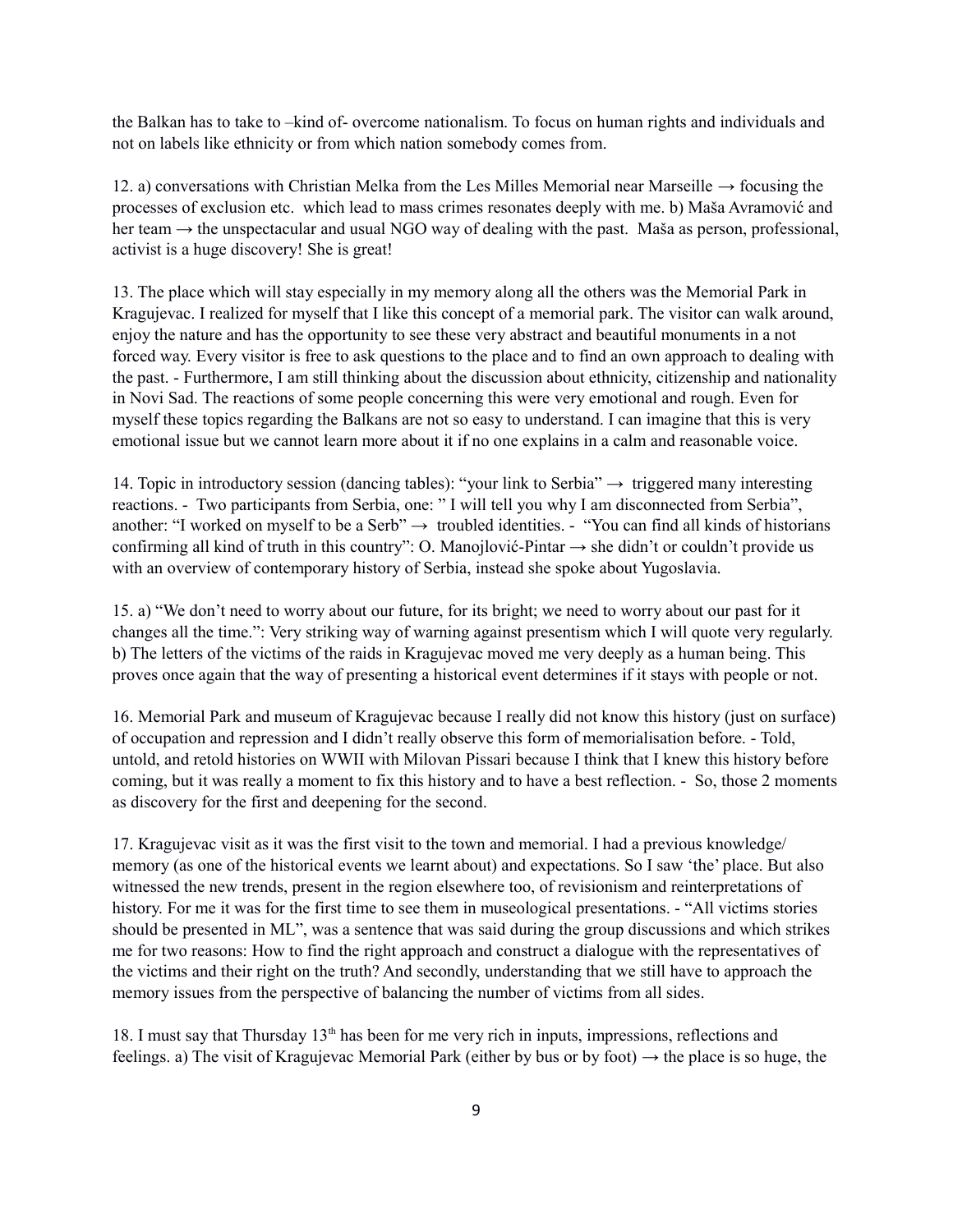different sculptures, scattered all over the land, despite the personal taste of visitors, have a real function and are not by any mean spoiling the landscape. In this quiet and somehow bucolic place one can think about what happened there. Moreover, the fact that on the edge of the Park people (Roms?) very picking up cutted grass , gave to me a positive impression: life is going on and really there among the mass graves of those who leaved there. b) I was touched by the, relative, awkwardness of the lady doing the lecture about workers Union and the tough arguments which happened then.

Everything, the thing we live, the experiences we had to suffer, are very acute.

19. Many crucial moments counted for me in this seminar; the importance varies according to different criteria, goals and issues; but I prefer those that would not have been possible if the seminar in Belgrade had not occurred on site. Visiting the ruins of the concentration of the Second World War camp Staro Sajmiste tremendously impressed me. Visiting this abandoned site, victim of oblivion, made me more aware of the importance of essential memorial work and memorialization processes that allows through the history and conservation of sites testify to learn from the past to the present and to the future. Memory as Reverence becomes a memory as Reference in order to the genocidal crimes do not recur. It is necessary to maintain understanding and mastering of keys to decrypt the gears leading to genocide and to remain vigilant. Sajmiste is extremely symbolic in its abandonment; the meeting with the Memory Lab's friends and their will to resist oblivion really stood and impressed me. - The other point that I stress is the involvement and concern to meet most of the participants of the seminar and hear their stories, their opinions. All the moments of interpersonal encounters and small groups workshops are an asset of the seminar; these moments are complemented by all times of meals, friendly informal encounters, city walks or during interactive and creative moments.

20. a) The discovery of the Kragujevac Memorial Park: From photos I knew the "Interrupted flight"- Monument, but I did not suspect that this is really a big park with a lot of monuments at different places, all related to the same event of 1941, and with a museum in the center of it. So it was a real discovery, and I don't think I have seen this concept before. b) A more intimate moment: during one small groupexercise, one participant told a very personal story about his own family's involvement in Second World War, and how he discovered this recently.

21. The lecture of Orli Fridman about the 1990s because it reflected and analyzed the latest developments in Serbia. - The debriefing discussion after the memory walks was very interesting to follow because participants reflected on their impressions and their own personal memories to places and periods of the past. - The many interesting informal talks with colleagues about their professional experiences and memory practices and discourse. It is so insightful and inspiring to hear about their experiences, what they work on, what questions drive them to do the work they do, professionally and personally.

22. Memorial Park Šumarice / Kragujevac, because of its size and the size of the monuments, but more than anything because of feelings it awoke in me. It was my impression it could be of European importance if raised in some way, to a higher level. - I will keep in my memory meeting with a representative of the Trade Union in Kragujevac because all her ideas and statements were presented with certain dose of caution, maybe fear; so it drew my attention to growing problem of destruction of working class and entire epoch of industrial development, but also lack of this topic in public discourse.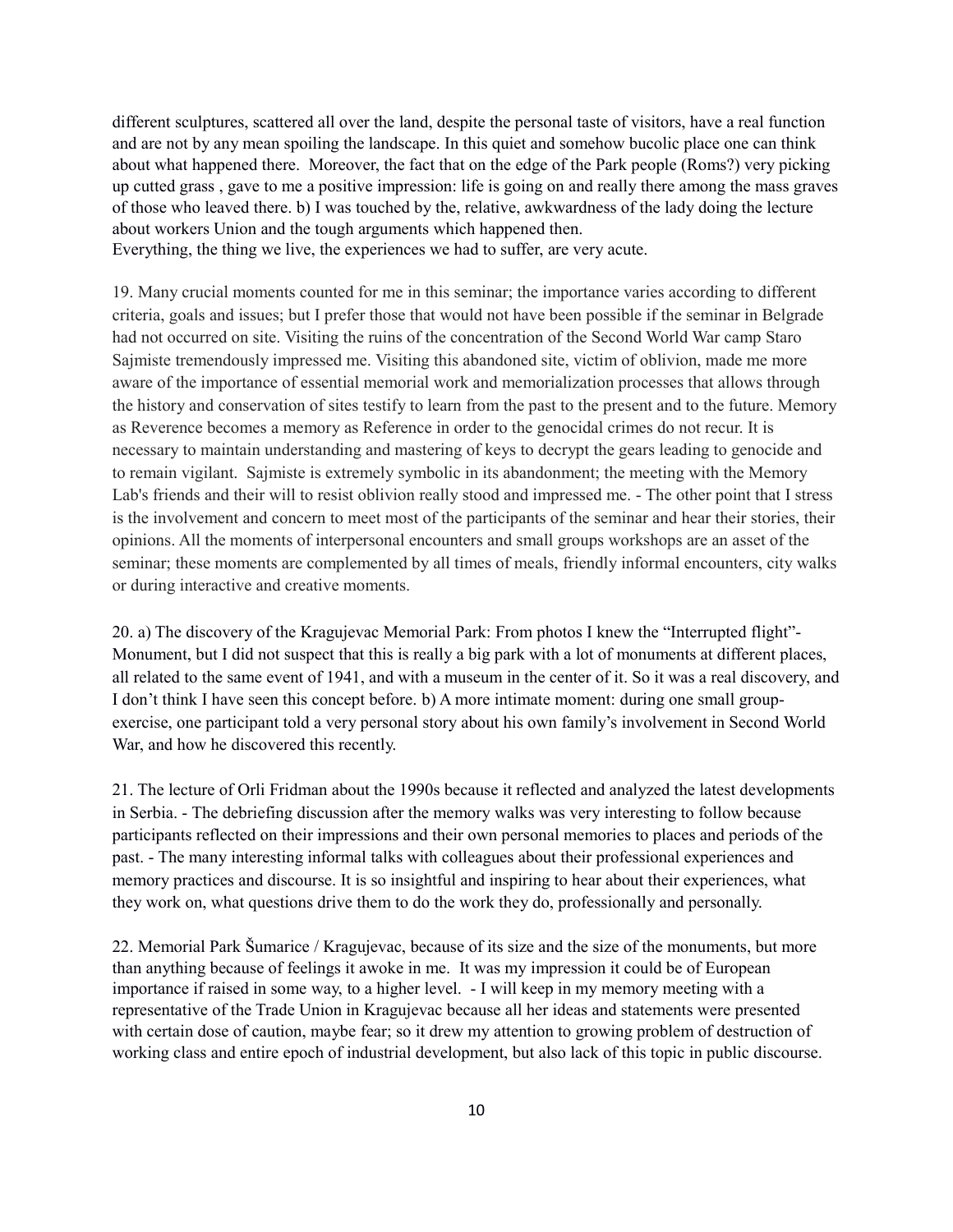23. The two moments are: visit to Batajnica and the discussion with the Union representative from Kragujevac. - The significance of the first lays in similarity to Tomašica mass grave in vicinity of Prijedor, in terms of involvement of the system and institutions not only in creation but also in but in concealment of these mass graves, role of media and spreading of propaganda and other aspects. During this visit to this location I came to a conclusion that same or very similar mechanisms stand behind these crimes. - Relevance of the second moment lays in a stand that story about transitional justice and social justice are completely interwoven and inseparable, while we are witnesses that in practice these two concepts do not come across each other a lot. This encounter provided us with an insight into complexity of the overall process.

24. Kragujevac and story on labour movement, as it is a continuation of something that I see as untold narrative about the 1990's in Serbia (economic decline, poverty, collapse of workers) and how difficult it is for us to place and understand this narrative in the context of the 1990's in the region; unexamined dichotomy of urban and rural in context of anti-regime – regime in Serbia (but also other in other countries in the region) that we briefly discussed during the walk.

25. 1) Dialogue on the extent of relevance of the study trip for each of us and for problematizing of our context and memorialisation within the context ("creative evaluation" during the last day) as the platform for a true dialogue and exchange of dilemmas , difficult topics and emotions that were frequently present, was opened. 2) The fact that even when each of us intends to be constructive and share own perspectives, often it is difficult to comprehend that such perspectives are "ours" and that there are alternative ones. That was something I was thinking about after reflections on the walks through Belgrade. 3) Importance of widening of perspectives (e.g. economic)

26. I was mostly impressed by the visit to Dedinje and Tito's grave, because of a personal connection with the place and experiencing it from totally new perspective and longer time distance. Another place is Kragujevac, squalor and devastation, of both factories and the museum.

27. Study tour to Topovske šupe and Sajmište: places of crime, and yet so much ignored. I did not have enough information about these places. General experience is shared, and what was presented was an excellent material that I would use for development of my methodology for education about genocide in the World War Two.

28. I was particularly impressed by the visit of the monument to the victims of the raid in Novi Sad, and the story about forced conscription we heard in CK 13. I was deeply touched by description of how people were killed and thrown under the ice and it made me think; and I did not know anthing about the forced conscriptions.

29. In addition to historical revisionism, religious buildings that are being placed on locations of scaffolds (not finished yet) represent a serious issue for me. Branko Miljković : *"And may it be the beginning and the end / of the world which would have their name and our hands / here where history spoke out loud / here where they left their blood to glow / here where earth and water and air live off of their death"*

30. Visit to the Sremski front Museum, because it has specifics in its layout, but also in its relation towards fascism as significant determinant of the commemorating event. - Visit to the museum in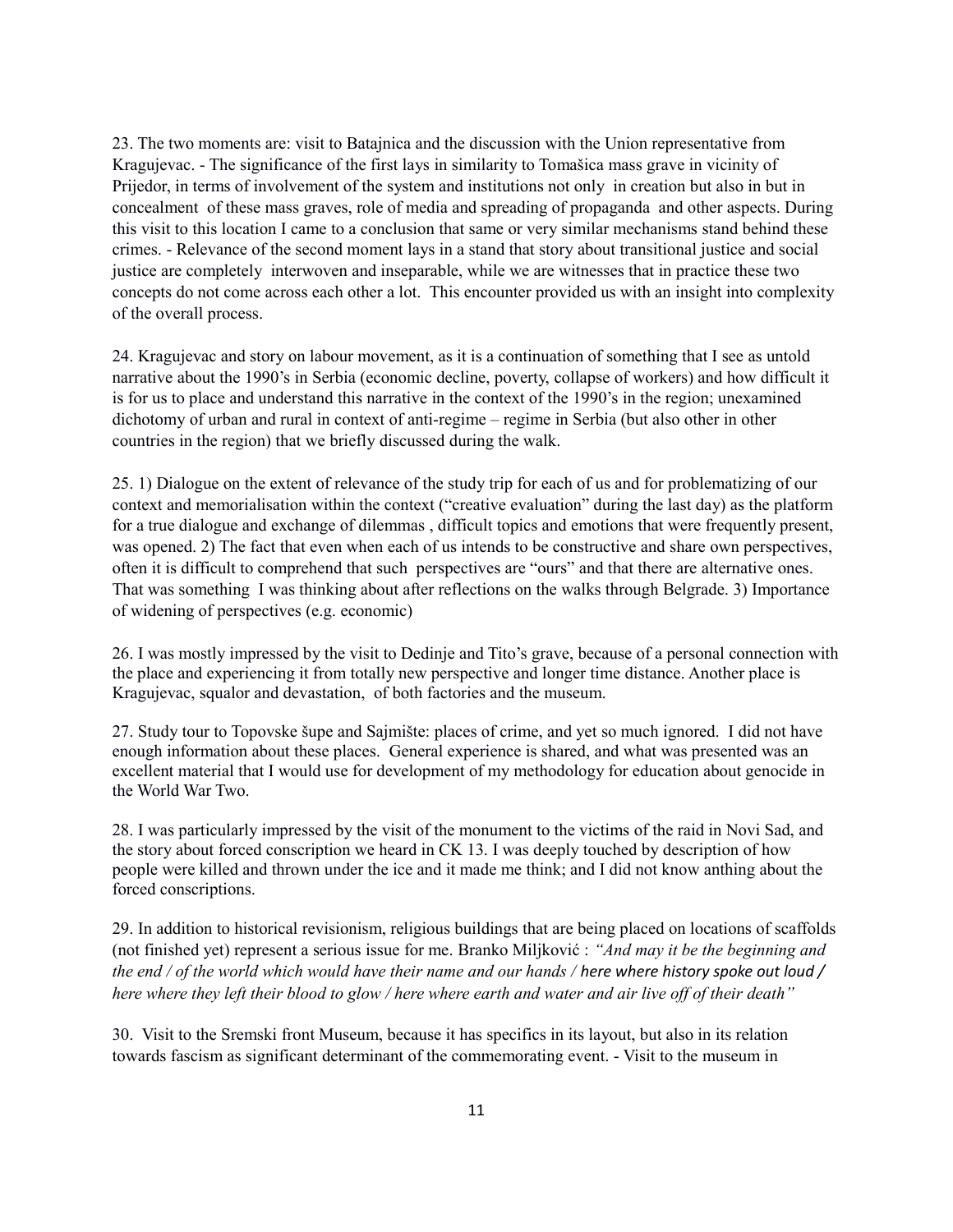Kragujevac, "Šumarice" Memorial because of the insight in revisionism tendency that is recognisable and more and more applicable in Serbia; but also as a special memory site as the execution in Kragujevac is an important segment of my collective/public memory.

31. Visit to the Sremski front Memorial and discussion about possibility of non-ideological memorialisation. Discussion with two participants during one of the evenings, exchange of experience with them. Laughter and professional exchange in an excellent balance. And Topolivnica [Weapon Factory Museum in Kragujevac] (as a place that needs to be talked about and we did not do that)

32. The visit to Staro Sajmište and Topovske šupe. I haven't had an opportunity to visit these locations before and to see the conditions and the lack of marking.

33. - Sremski front – this is a place that I haven't visited before and I got impression that is quite forgotten, I believe it has a great potential due to its specific location (vicinity of the border between Serbia and Croatia). - Visit to Batajnica had a great impact on me. This is about an event that took place only 16 years ago and it reminds us that crimes are always possible and that is necessary to take all possible steps to prevent these things to repeat. As someone who comes from Serbia, Batajnica is very important especially because of total absence of this place in public space and dominant narratives.

34. The "Gate" of Kragujevac had the strongest impression on me. On one side there is a FIAT sign, and on the other, there is Orthodox cross. I believe that these two symbols are carriers of the frame, a slit through which suitable memories are let/regulated/constituted.

35. Regardless to the fact I am familiar with the context of Serbia and the region I still feel shocked with the intensity of insisting on religious symbols at memorial sites and within the context of memorialisation culture. Another moment is related to Kragujevac and I would emphasize three things: A cross and FIAT sign at the entrance that fully indicates a state of memorialisation culture in Serbia, and a sentence said by the lady from the Union :" If you come here next year you might find nobody to talk to".

36. Sremski front: ortodoxization, sufferings of the national-liberation war fighters. - Kragujevac museum – sentence on a museum ticket: « …and 23 children, age of 12 to 15, mostly Gipsies, little shoe polishers. »

37. The 1990's walk in Belgrade in rainy and squally weather; challenging task, both personally and professionally. - Discussion about forced mobilisations in 1990-'s as I did not know almost anything about that. - The first time a team-member, new and nice experience.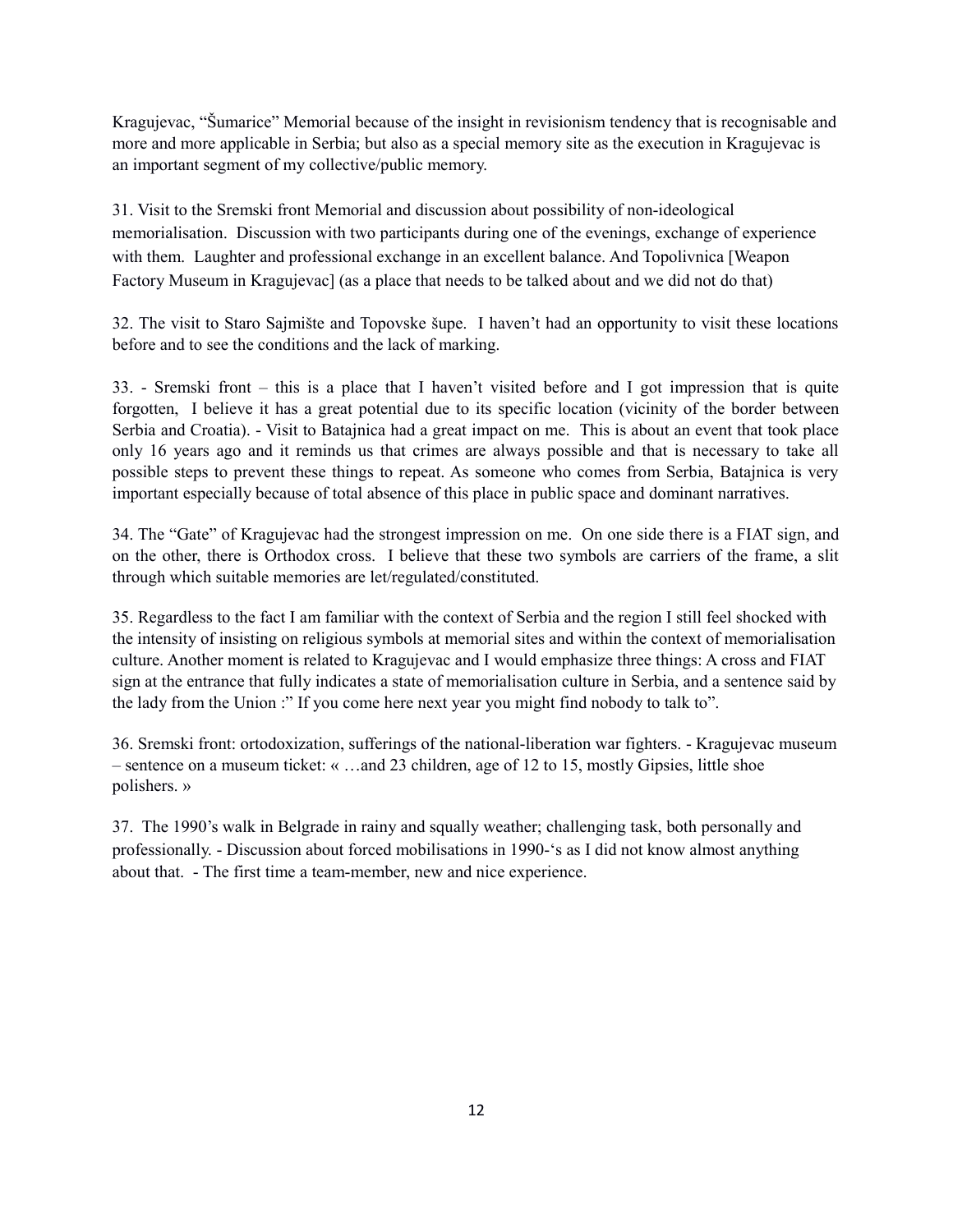### **Question 3: Concerning the topic "Told, untold, retold histories", to what extent did this week provide you with new insights / knowledge / questions?**

1. One intriguing sentence was "1990s is still the present, therefore we cannot talk about retold history yet": to what extent, then, in volatile situations and so close to events, is a narrative retold. - This week also showed me again a certain discrepancy between activism/ memory work and an anthropological awareness of complexities of narratives, the everyday experience, the dichotomy organization – citizens, came with the questions on what is the 'pedagogical' role of NGO, and what, on the other hand is learning for communities and anthropological/ empathetic engagements… A hard question, to which there is no simple answer.

2. The chosen topic for this year automatically made me think about how the past is addressed in my country. I could see some initiatives developed in Serbia that are identical to some post-conflict decisions taken in my country on the memorial field, such as victimisation of only certain groups.

3. This trip succeeded in tackling this issue very well for expected and non-expected reasons. The diversity of the age of the participants, their own experience of the war in the 1990s gave us a great look on the complexity of the told-untold history. The fact that the question of what means 'nationalities' in the Balkans was not explicated but that this issue was always in a hidden way present was very strong. The diversity of our background, experience (survivors, activists, researchers, cultural workers…) is also bringing a complex and rich overview.

4. What I have learned during the week about this topic is, that is a lot more complicated to refer to "told, untold and retold stories" than it seems in the first place. As we have learned this week, on many levels, this work is still in progress in Serbia and this topic and the very definition of these three kinds of stories is fluctuating, especially in this country.

5. Complexity even on that level – each story is told, untold, retold.

6. This visit opened, or at least underlined two major questions for me. First is how do we remember socialist past, how do we preserve it and to whom does it belong to. The second thing is how can we tackle the issue of nationalizing anti-fascism, the process that exists in both Serbia and Croatia? If we don't need the remembrance of the anti-fascist struggle, what form of remembrance do we need?

7. I would have liked to have a session on the definition of these concepts. This would have been more useful than the lectures on the first day (esp. 1 and 2) that were not helpful. Because of that this is a bit blurry to me.

8. The paradigm in itself: "told, untold and retold" is something that I will take home and apply to my work as well as to my country's history. Before I looked like it was told but now I am beginning to realize that most of it is retold and even untold. -Also the way that this country's current situation. Its history from the 1990's, Yugoslav-period, WWII and even WWI is so actively intertwined. Not in a cause-andeffect kind of way, but in a very complicated, multi-layer-way.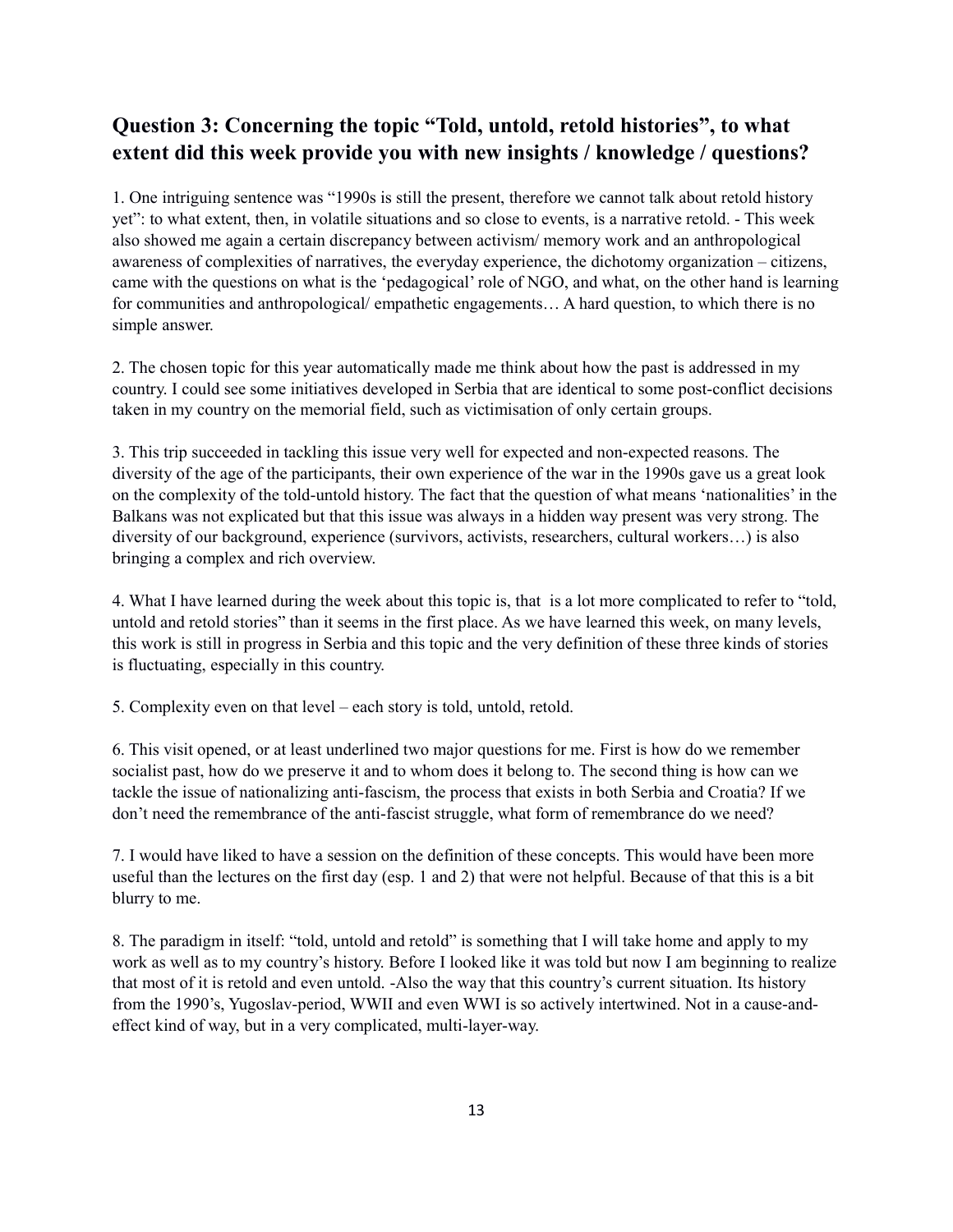9. I learned to question what I already had heard about the history of WWII and I explored a little bit more the era of Tito in Yugoslavia and the madness revolving the 'cult of personality'. What remained untold, though, is the relation of Yugoslavia to the world.

10. My insights: The history of Yugoslavia (Tito) an untold story The official Serbian policy of internalizing and nationalizing the conflicts – a story to be told.

11. That I am – even more I was already aware of – not a fan of nationalism and how important a shared European idea is.

12. Forced conscription and persecution of Croatian population in Vojvodina → I knew little about that, but Jelena's presentation gave me new information, opened many perspectives I was not aware of. The same time it became clear to me that Serbia (Serbian society, NGOs, etc.) faces many challenges that are unknown to us living outside Serbia. I have noticed that those of us coming from BiH primarily spot all details that confirm our stands about Serbia (sometimes they are prejudice) and that we are having difficulties to open up for new insights.

13. During the last days I learned a lot about told, untold and retold history in Serbia. Most of the topics were completely new for me. I also realize that I have more questions than before. I would like to know more about the economical situation of Serbia during the 1990s and also about the role of Serbia during WWII. Therefore, the program helped me to develop these questions and raise my interest to study more.

14. a) There is a semantic error in the motto. It shouldn't be "told, untold, retold histories" but "… stories". We are discussing perceptions, perspectives, and uses of the past. We don't discuss s history here. It seems that there is a historical void or vacuum in contemporary Serbia. The basic facts about contemporary Serbian history are not authorised. There is a lack of institutions that would authorise those facts. B) I realised – through Maša's presentation of the Museum of the past for the future - that in order to use history for enlarging the human potential to grow you should be precise in identifying the objectives of your work (your issues and values), but not brand your work with it- it becomes normative if not.

15. The paradigm will be of great use in my future work. Of course, I was aware of this complex process of (non-)memoralization, but seeing it in extreme forms in this context will make me more sensitive to more subtle attempts of retelling history in my own context.

16. Good topic for any country. I didn't really have new questions after the week because I had them, for */illegible*/, before coming. And, it's really personal, some extra problems (at home) impeach me to really concentrated on every subjects. Sorry for that!

17. The topic 'told, untold and retold histories' sounds catchy and well-chosen but I am not sure if we approached and tackled it in a satisfying way. In fact, I am not sure if it would be possible at all. I cannot say I deepened my knowledge on the topics discussed within the program, maybe because none of the three topics were problematized deeper. Kosovo issue which belongs to told, untold and retold category with the most symbolic way is, for example, not tackled at all.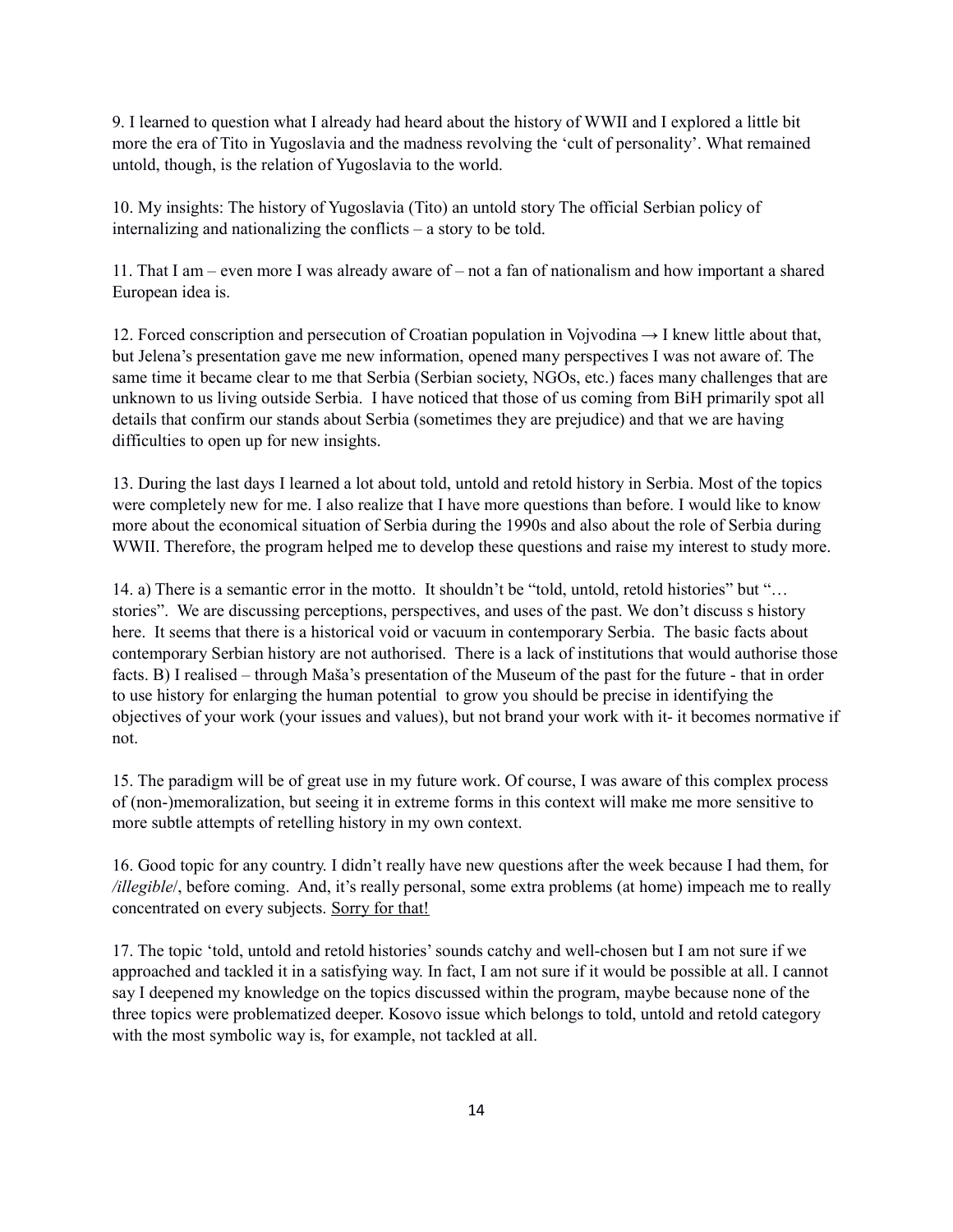18. Certainly new knowledge of the subject, including the situation in Serbia. A lot nourishing conversation with participants. The lectures themselves have also given to me new approaches and fed my reflection on the topic  $\rightarrow$  new ideas, new projects for the future.

19. At Camp des Milles Foundation in Aix-en-Provence we work a lot on these topics but concerning the Second World War, the Vichy regime and the Holocaust. We extend our reflexive work to the organization of studies, seminar, training sessions, cultural and educational actions in order to fight against anti-Semitism, racism, xenophobia and extremism. I can see the importance and relevance of the work to our audiences that often ignore many things about History and have no opportunities to think in terms of risk of this face of rising intolerance, rejection of the other and fascination towards authoritarian powers. Yet there has been very useful to attend the seminar in order to understand "in vivo" the report of each participant to very painful and specific events of the Holocaust and in the Balkans wars in the former Yugoslavia. I find the speech and analyzing each representing a different group but in which everyone can be truly considered as a victim. I discovered the need for distancing and necessary time to study, to understand and to move beyond the legitimate victimization process which requests for time, recognition and justice. This work is essential. This approach, I believe, really opens a horizon to the mission of the Foundation of the Camp des Milles. Our Histories, cultures, people are different, but the process is proving to be very comparable. Balkan issues are both specific and universal.

20. I think it was a very good idea to chose such a title for the program and come back to this title as a red thread again and again during the program. These terms can be applied for any country. For me, before this program, these were just terms, which I used more or less automatically; the program made me understand for example how much told, untold and re-told stories are intertwined. After this week I will use these terms in much more conscious and also in much more careful way.

21. The "memory walk" with Milovan Pissari was very insightful as I had started recently working on the Holocaust the Jews and Roma in Macedonia. It was very interesting to visit the places where the crimes were committed during WWII and observe their current state, use and all the controversies connected to them. The experience strengthened my idea to possibly continue working on those topics in Macedonia. The visit to Kragujevac memorial site helped me get a better understanding of the dominant discourse of past victimization in Serbia. The presentation in the arms factory museum and the about the workers' decline served as a good "reality check" to get a glimpse of the often prevailing state of denial of involvement/responsibility for the wars in Yugoslavia in the 1990s.

22. As far as a concept of this study trip is concerned I believe it is real hit as proved in practice. Unfortunately, very often places, people and events we engaged with confirmed dark prognoses on revisionism that spreads all over Europe, affects and changes thesis and place vagueness around the past.

23. The topic of the workshop "told, untold and retold narratives" corresponds well with context of Serbia in which we were placed. Starting from a presumption that culture of memorialisation is a field of political fight , it is clear that some narratives from the past are placed for that particular purpose, and some of them are being forgotten, some are being forced, whereas some of them are being changed. In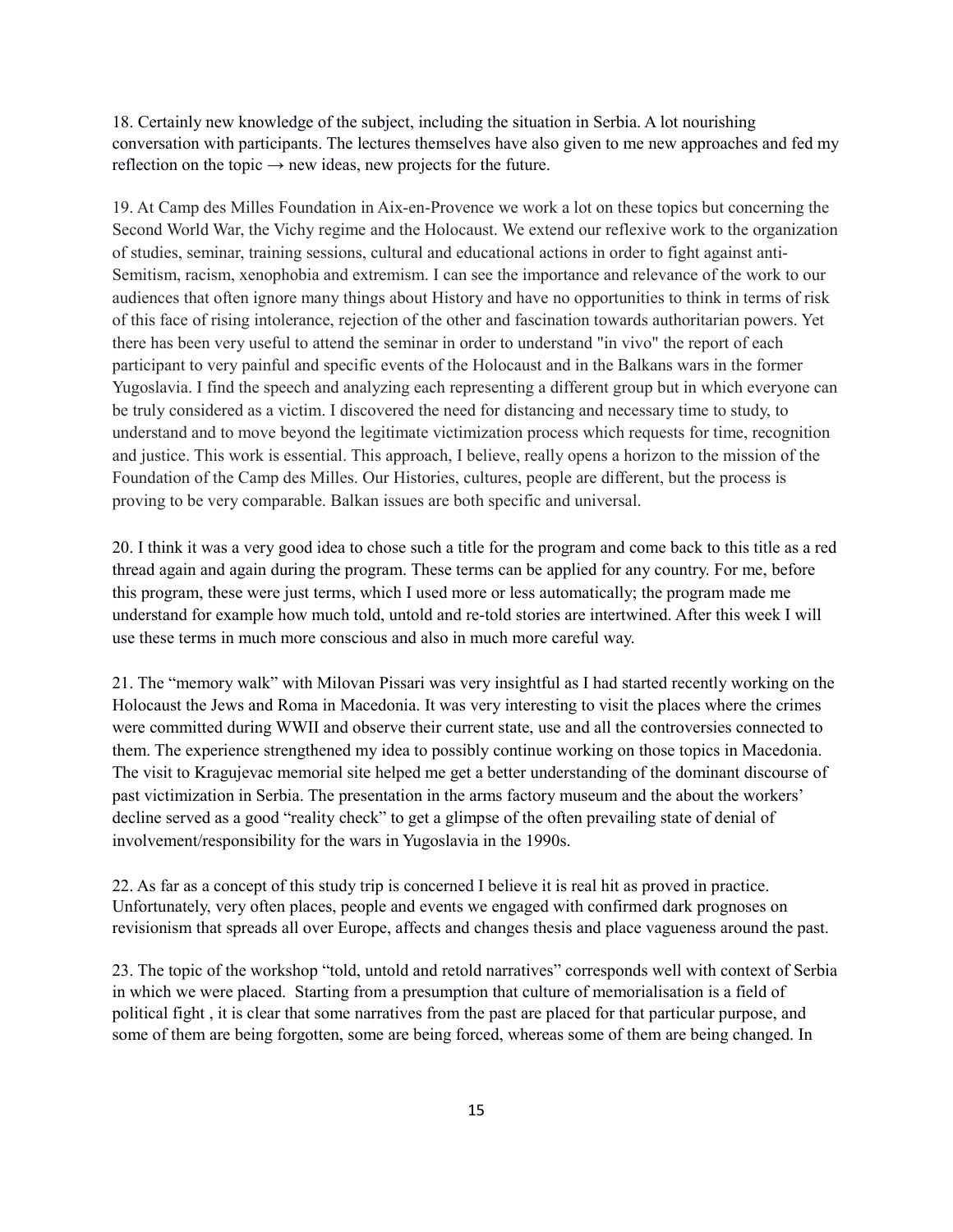addition, the selected concept of the workshop topic enabled us to compare different past related narratives.

24. I believe this is a continuation of the previous answer. Although it would not be bad idea to spend more time in the very beginning of Memory Lab to clarify some basic concepts, to set some kind of a framework for understanding of a context, and to more clearly present dominant narratives in order to achieve smoother group discussions. - Walking through the streets of Belgrade of 90's was particularly important to me, for that self-reflection and notion of how the 1990's are still an uncompleted and unexamined narrative to me.

25. Told, untold and re-told histories are so often interwoven that maybe none of the narratives is told to the end, and maybe it could not be fully told. A lot of effort is needed to recognize untold parts of narratives within the narratives we are told or are familiar with. And that is where lays the key of a dialogue and opening of the new perspectives and empathy.

26. Participating in this program enabled me to get an insight in current situation at the very spot, in Serbia, especially in terms of its current memorialisation policy and extent of revisionism of the socialistic past.

27. I would "take over" the entire concept or I would add it into my Curriculum /program I have for education of youth on the WWII genocide (Roma Holocaust).

28. Since I myself deal with these issues in Serbia, and I take part in many different initiatives and projects and cooperate with institutions we have visited, I am familiar with good deal of issues, but naturally there are things, like stories about conscription, trade union, … that I have heard for the first time in my life. Some of the stories have changed my perspectives.

29. The past week mostly showed me a need to reassess my own positions in terms of our history, past and how at the same time it is not rewarding to be a part/an actor in current political processes.

30. We have got a good insight, in spite the fact that revisionism of the past was not particularly problematized as an element of retold stories.

31. Most of the visited sites were known to me , therefore I mostly */illegible/* in revealing perception of domestic issues from the perspective of people that are not to burdened with the facts and participation in the processes we observed.

32. I think that many questions have been raised, and they require deeper and more detailed research.

33. The greatest insight in relation to three types of narratives is the fact that each location/event /narrative holds within all three aspects. In my opinion such division is very difficult, but at the same time a useful mechanism for understanding of evolution of narratives in society.

34. Told histories: in this category, it was valuable experience for me to map again fight for workers' rights as presented by the trade union representative in Kragujevac. The history of labourer movement (rights… regardless how many times told it is still open and "fresh") - Untold histories: visit of Batajnica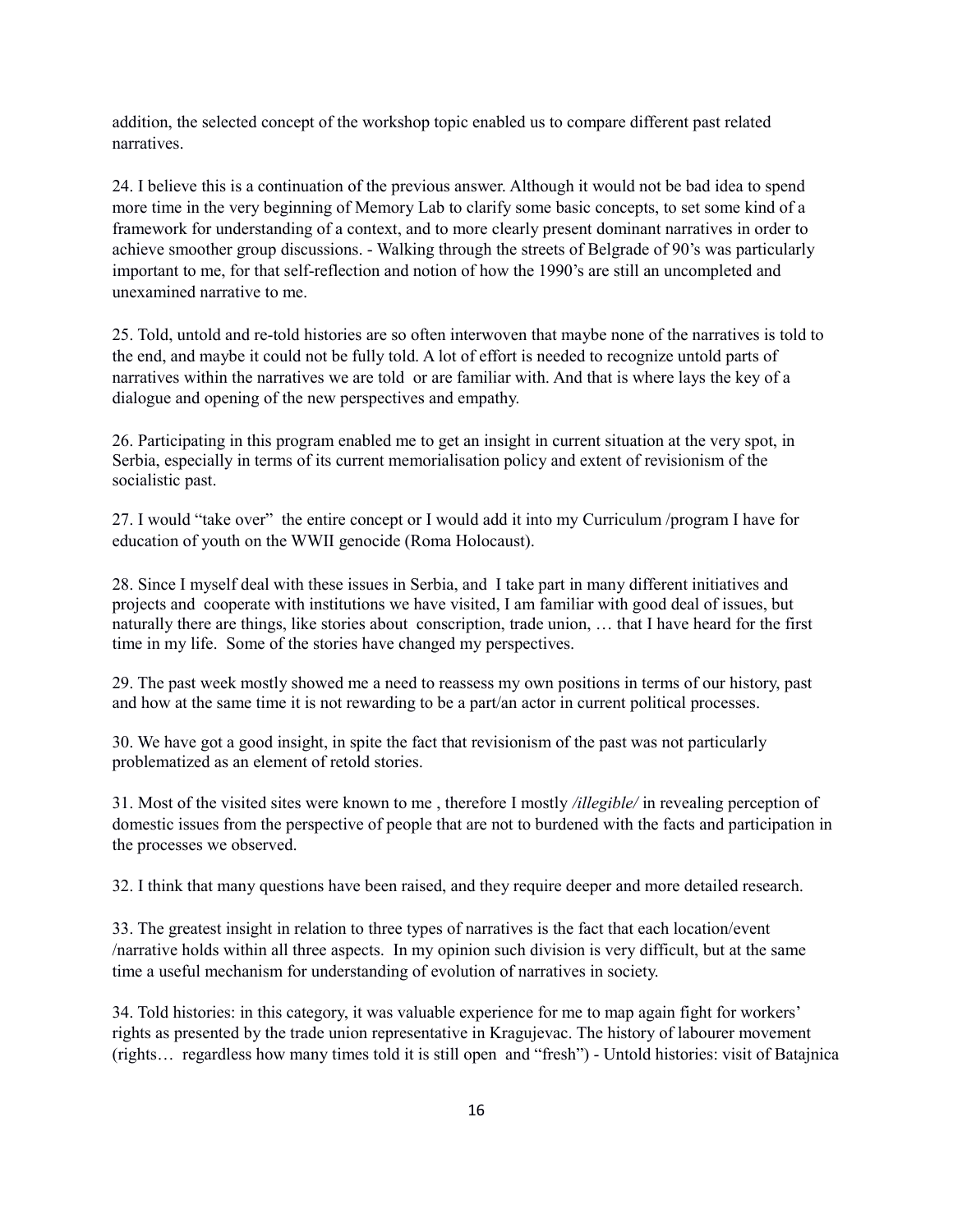and of the black house in Novi Sad, and discussions about topics we started at those locations, for someone from Serbia, like myself, are histories about which I know the least, the ones least talked about in Serbia, and therefore I am grateful for the opportunity for those narratives to be paid attention to during our study trip. - Retold histories: Kragujevac and the Yugoslav History Museum. Although I knew the most about these locations before our study trip, the dynamic of the group and the group observations made me see new "moments" which I haven't noticed before , or which I did not treat with due attention.

35. Many narratives and histories that we had opportunity to hear have fully integrated into my considerations. How many untold, forgotten, suppressed, covered histories are there and it is only the question how to return them to a course of told histories. Indeed, I received a lot in this context by participation in this study trip.

36. Attempts of revision of the past and writing of some new history may be seen at almost any step in Serbia. Rehabilitation of Chetniks' movement has been almost fully completed. Glamorous monuments, museums and memorial centres are being built on locations of suffering of Serbian people (Kragujevac, etc.) whereas sites of suffering of Jewish and Roma people (Topovske šupe - Belgrade, Sajmište camp, etc.) and mass graves of Albanians from Kosovo (Batajnica) remain unmarked.

37. In spite the fact that I am well acquainted with context of Serbia, I've gained quite a few new insights, directions for thinking, and possible actions. Some personal priorities in this field have become more clear, and there are topics I would like to get to know more about, and some I would like to work on. - New contacts from this Memory Lab, will also be very valuable. - Issue of war and post-war economy seems important but not investigated. In addition, the entire issue of economic background of memorialisation policies in context of Serbia is important and interesting.

#### **Question 4: Suggestions for the future (concerning the annual workshop/study trip and/or Memory Lab in general)**

1. This year's schedule included some free time in urban sites (e.g. Novi Sad), but it was just enough (or not even) for dinner. I would suggest that when the study trip takes the group to a city/village rather than just a memorial, to have some free time for exploration – places make sense more if you can enjoy with them in a non-directed way. So, perhaps 2h free in unknown city and later return would be welcome.

2. Very short and not really important suggestion: the first day it could be really useful a quick presentation of everybody (name +place + institution) in front of the whole group, not only in small working groups.

3. I would like to say: Let's continue this way! It's unique and great experience! Perhaps, we need more explanations of the concepts related to the country we are in (their nationalities, identities, rule of activists in country where academics are not reliable).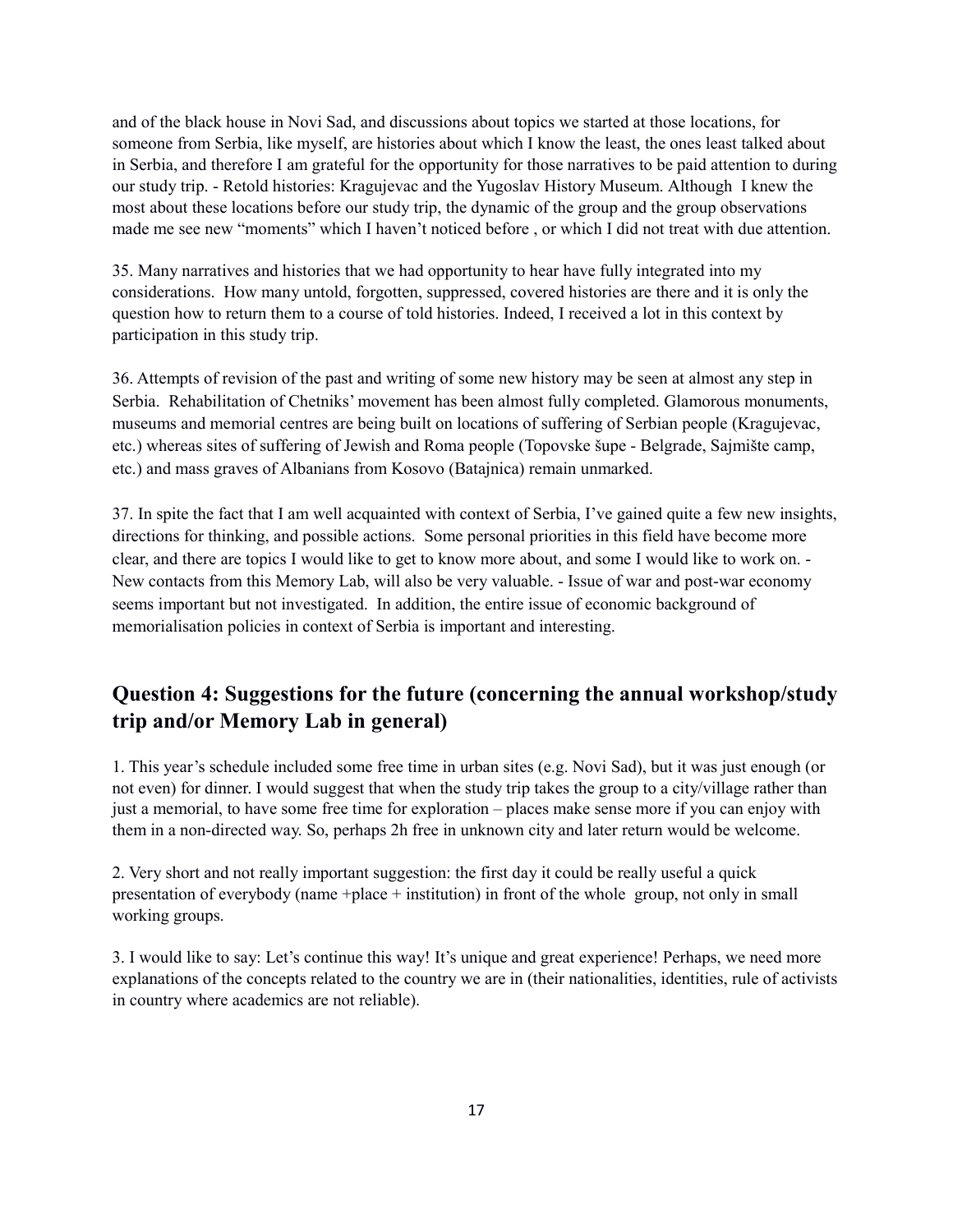4. I think it would be interesting to work in the next Memory Lab meeting about international brigades and what it meant in the European history. Hopefully, the organisation of study trip/workshop will be kept as it is.

5. Keep exchange at beginning (- info market, future topics of interest). - Have (more) small group works and discussions. - As much insights, information, discussions on how dealing with the past is necessary, healthy vs. amnesia, forgetting, leaving it. How do both approaches impact on societies over a longer period /generations

6. Regarding the concept, it is more or less OK. I would maybe include more time for developing new projects, but that can be done informally as well. - For the next Memory Lab we will for sure tackle the Civil War and Franco's dictatorship, but I would like if we tackled the issue of colonialism or at least in past, is today the period of Maur's rule in Spain looked upon (from  $8<sup>th</sup>$  to the 15<sup>th</sup> century). - Regarding the 2018 Memory Lab I propose a Croatia based one with maybe Mostar (where periods of both the 1990 and WWII can be observed). In Croatia besides Knin-storm, we can visit Goli Otok, Rab concentration camp, etc.

7. Problems regarding the tension between urban/local, regional and national memory in Barcelona would be very interesting to address. -> and regional nationalism and memory in general. Transition from dictatorship to democracy. Dealing with sites of memory from the civil war that have been erected during the dictatorship. I would like to focus only on Spain, not France as well. It is complex enough already. Migrant organizations and national memory or urban/local memory in Barcelona would also be interesting.

8. Suggestions: I think it could be interesting to include in the program the participants of this group in an actual memory activity in the visited country. To gain a participants perspective on top of a spectator's one. - Thank you for an amazing week.

9. We should be involved in more creative exercises with specific questions arising during museum visits. Also, where possible, do direct observations around memorials and see how ordinary citizens interact with them.

10. Is there a chance to distribute the experiences/ insights of Memory Lab to other organizations (EU)? Expansion of Memory Lab to Hungary?

11. See 1. - Find another way of presenting the participants even if it's kind of boring, it would be nice if everybody will have a short presentation like 'My name is… I am from/ I am living in… and I am working in the field of/ with the topic of...'  $\geq$  also the organizers.! - Would be nice to stress out before that single room is not obligatory. - To start the week with stressing out, what it's about  $\rightarrow$  if it's about to start/continue a meta-discussion do it. - Spanish Civil War: Franco's grave site ; the villages named after Franco. Struggle for independence and the way Spain is dealing with ETA etc. How Spain is dealing with it's colonial past.

12. I think it would be very good to broaden war crimes topic on other aspects of war past (all of this was already said, so I will not enlist suggestions)  $\rightarrow$  make link between war violence and post-war violence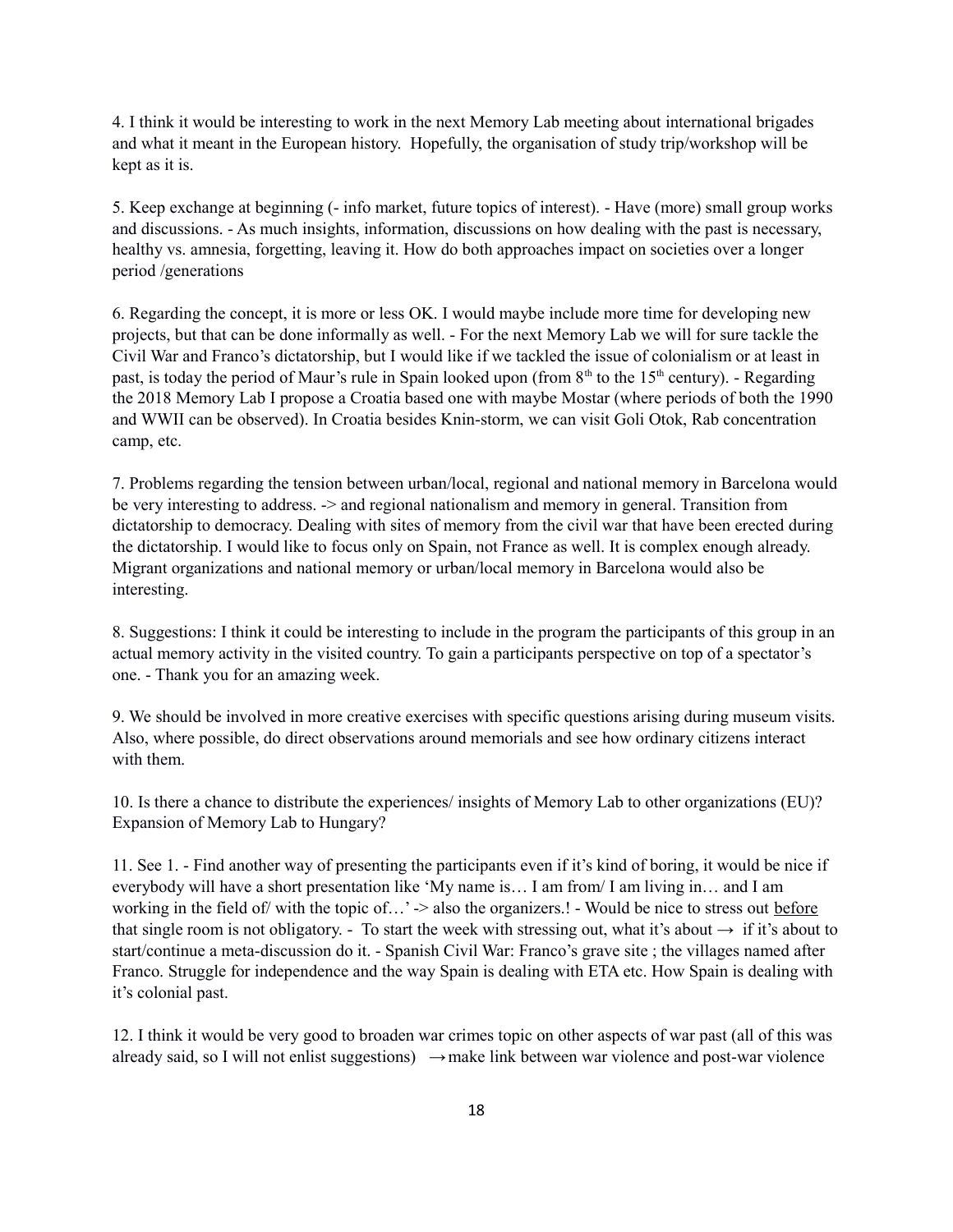more visible (or maybe even a dynamics of violence before, during, and after the war). - Thank you for everything!

13. For future Memory Lab workshops and study trips there is at the moment one thing I would suggest. The first day should be definitely a proper introduction day in the past of the specific place. The lectures which took place on Monday were not well prepared for this purpose. I hardly heard anything about Serbia during WWII for example and the contemporary history of Serbia was left out or not really systematic. It was always underlined that the participants don't have the same base of knowledge, it should be tried to make this one. Maybe also of working groups could be established were different (specific) past periods or events can be discussed with 'local' participant that they can explain more to other participants.

14. Reflect agency better and our own historical embeddedness : start with the family history and get rid of this national paradigm: the task to link experiences from here to "my country" produces again a national container with which I do not identify with. I can link what I learnt here to my knowledge and experiences. But let me decide whether I want to choose a national paradigm for that! - Please historical data about the places we visit like in the first study trips for orientation.

15. Foresee more time for a proper introduction in the local context. The three lectures at the first day weren't enough as far as I'm concerned. Ask external experts (and all speakers) to bring a PowerPoint as a visual support. This makes things easier to follow, certainly for those who are not familiar with the local language. - However I really enjoyed the visit of the 'Socialist Yugoslavia', I was also disappointed that I could not participate in the other visits. The presentations afterwards made this even more striking. Of course, this system allows to gain more knowledge for the group as a whole, but maybe there is still another way I can't think of right now.

16. I haven't really suggestions because I don't feel really legitimate or enough legitimate for that. The idea is good, the process is good too. I just think it's probably good to involve more historians as participants or as a guide.

17. Looking forward to learn more about Spain next year.

 $18. -$ 

19. I propose to continue the reflection on a possible participation of the Foundation of the Camp des Milles this platform; this requires the agreement and commitment of the leaders of the Foundation may hold a seminar in Aix-en-Provence (France). - The link between the UNESCO Chair Convergence of briefs and citizenship seems to me very interesting. The Foundation also works with major memorial networks; all these links can afford pooling of our public service and our commitments and values.

20. For next year in Spain : the dealing with Spanish civil war and its legacies (from the Franco dictatorship until time) could be a great opportunity to tackle the more universal question about « How much forgetting do we need, how much memory do we need to reconstruct a society ? ». I think it is also important not only go to Barcelona ; we should also go to Madrid in order to see different perspectives. -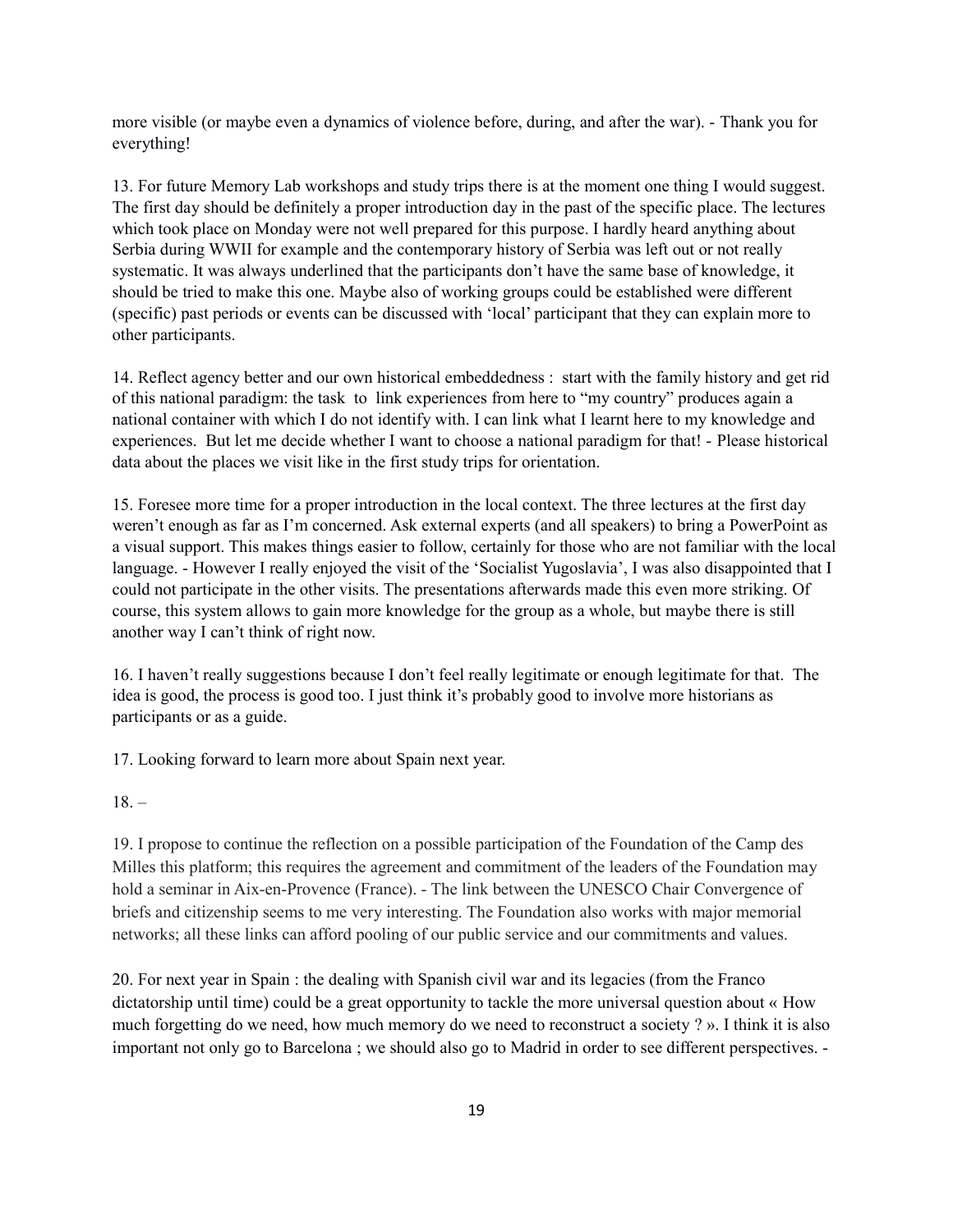For the program itself : Have more time and go deeper into the reflexion about the visited sites, perhaps also in combination with some creative exercises (as we had for example in Belgium with the exercise about European history Museum), also during the visits not only do guided visits, but alternate more often with self-exploratory methods and/or with tasks to discover the site. - Another thing : I think through the introduction of the « common ground »-principles at the beginning, we avoided the sometimes negative atmopshere within the group we had last yar, but in the same time it creates a new challenge : how to create a space where can be expressed controversial opinions in a constructive way ?

21. - Keep the high-quality program and participants. - Keep the organizing team and open it up to new colleagues every year. - Hold one full introduction round in the very beginning (I know that it is lengthy with 40 people, but it is important to hear all the names of the participants and their professional backgrounds once). - The market place could be bigger, i.e. more colleagues could have presented their work regardless whether they have brought promotion material or not. I learnt about colleagues' interesting projects and organisations only later during the week. - Stop the rain ! :-)

22. My proposal for future Memory Lab is a greater focus on intangible memory culture /personal histories/ , interaction with "ordinary people", etc.

23. Since the group of participants is big, this time it was difficult to provide sufficient space and time for discussions, therefore the only suggestion is related to a need to use more available space for discussions.

24. I hope that the group project will be a success, and I believe the topic is great and relevant. I have already given a proposal for some "stronger" introductory workshops; better moderation of discussion, and somehow I did not hear some people I felt important to hear. I do not know what would be solution for that, but I think this issue requires certain considerations.

25. To work harder to explain what means participation in a "memory laboratory".

26. As far as suggestion for the future are concerned, instead of printing of a programme on premium quality paper use UMBRELLAs :-)

27. More guests, researchers for these topics, more professionals, academics, PhDs, and organisations that have good thesis on this topic (WWII). Place – link – history heritage – link to-WWII- Roma people.

28. I believe that in future we should address in more details topics set as the study trip title, even if there are not that many of them. I also believe that some principles for moderation and facilitation of discussions should be established as to prevent disrespect, verbal attacks and falling into non-critical and unconstructive controversies.

29. In the context of this year Memory Lab I would have liked if we had an opportunity to talk to actors who were directly involved and fought against the war i.e. were part of anti-war campaign.

30. It would be interesting to study a model of public memory of the Civil War in Spain, as they have positive solutions that may be inspirational for countries of the Balkans. - Another suggestion for the